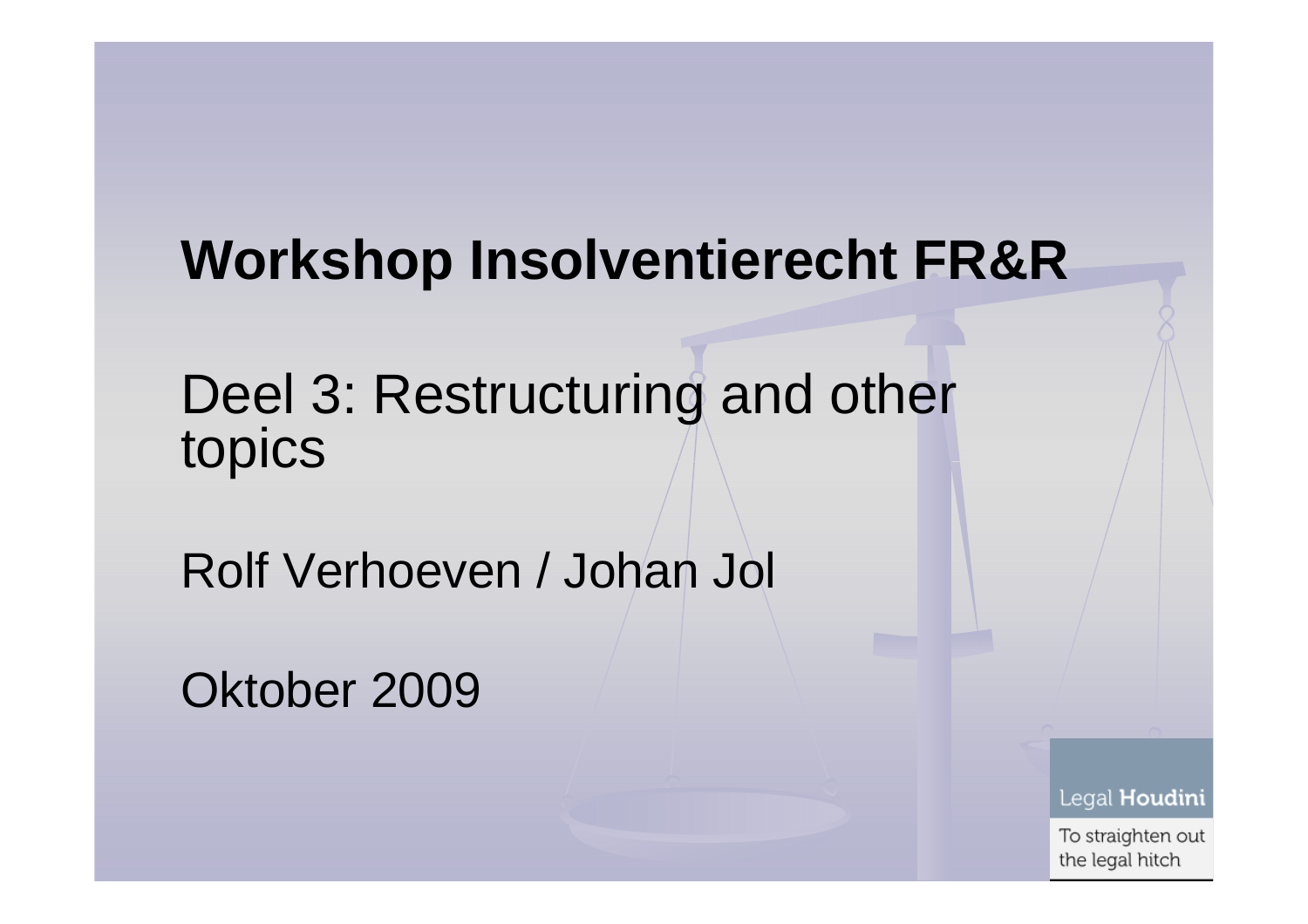### **Onderwerpen**

- ٠ Bestuurdersaansprakelijkheid
- ٠ **Aandachtspunten indienen vordering**
- $\blacksquare$ Juridische knelpunten bij herstructuringsmogelijkheden

Legal Houdini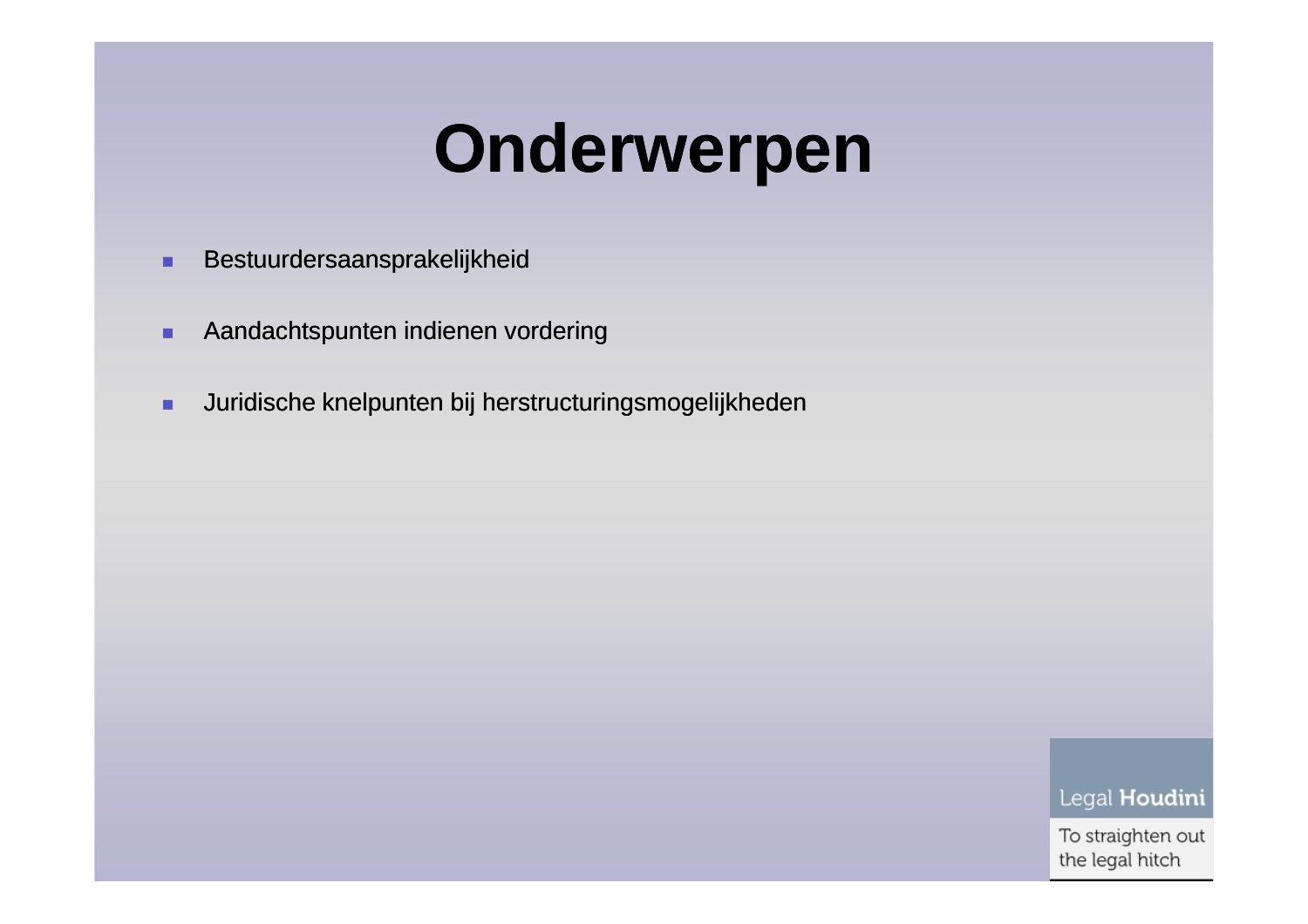## **Bestuurdersaansprakelijkheid**

buiten faillissement:

٠ Beklamel norm: bestuurder mag namens vennootschap geen verplichtignen aangaan, waarvan hij weet op kan weten dat vennootschap die niet kan nakomen

in faillissement (art 2:138/248 lid 1 BW)

- bestuurder of feitelijk bestuurder
- aansprakelijk voor faillissementstekort
- indien bestuurder zijn taak kennelijk onbehoorlijk heeft vervuld
- én dit belangrijke oorzaak van het faillissement is
- ٠ niet voldoen aan boekhoudplicht betekent:
	- п kennelijk onbehoorlijke taakvervulling
	- vermoeden dat dit oorzaak van faillissement is

Legal Houdini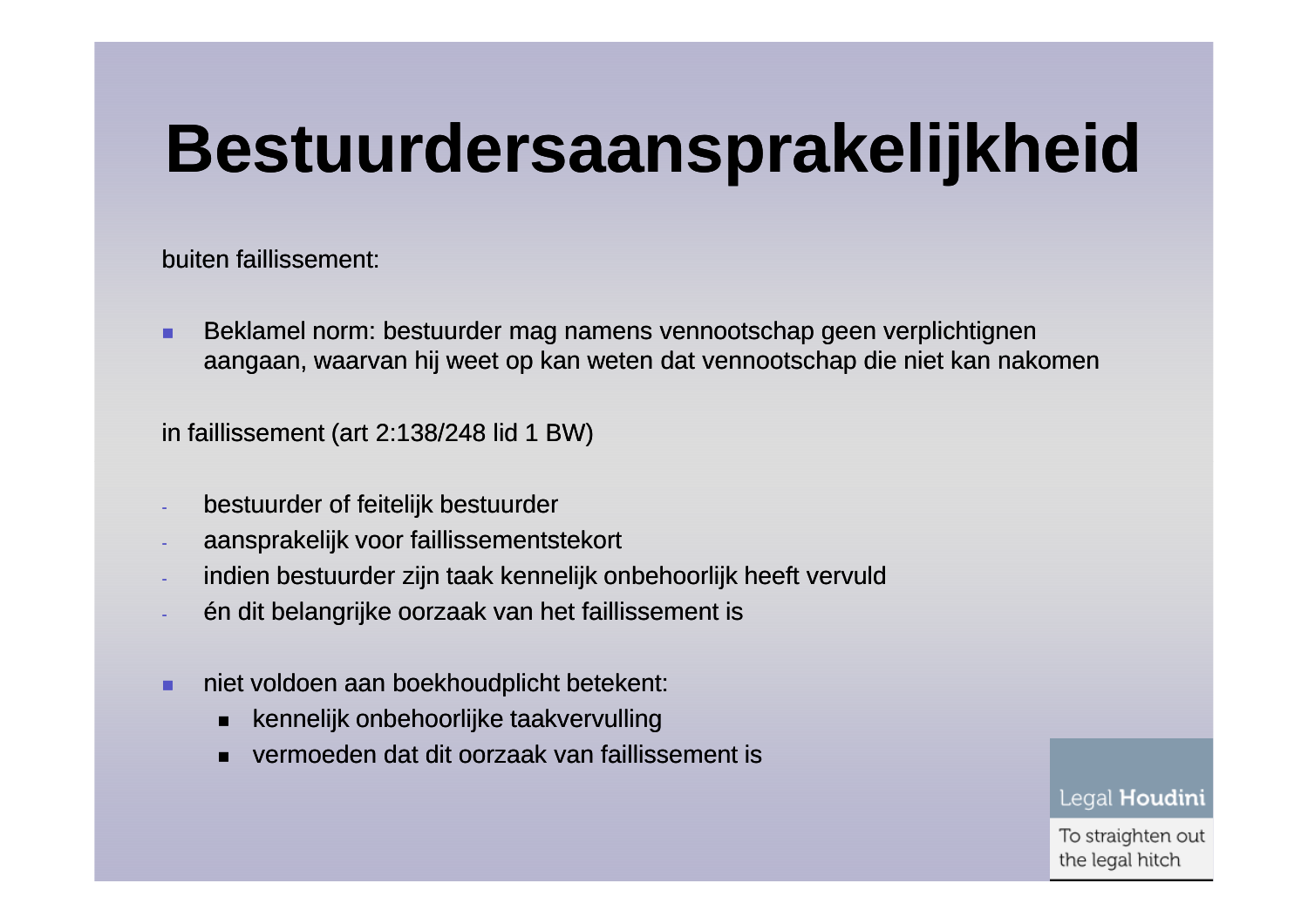# **Aandachtspunten indienen vordering**

- Vordering indienen bij de curator en tevens meteen aanspraak maken op alle ٠ zekerheden (maar niet meestemmen)
- ٠ Curator kan voorlopig erkennen doch zal dat veelal niet doen; tot op verificatievergadering zal hij op voorlopig erkenning kunnen terugkomen
- ٠ Als op verificatievergadering vordering door curator op derde wordt betwist: renvooiprocedure

Legal Houdini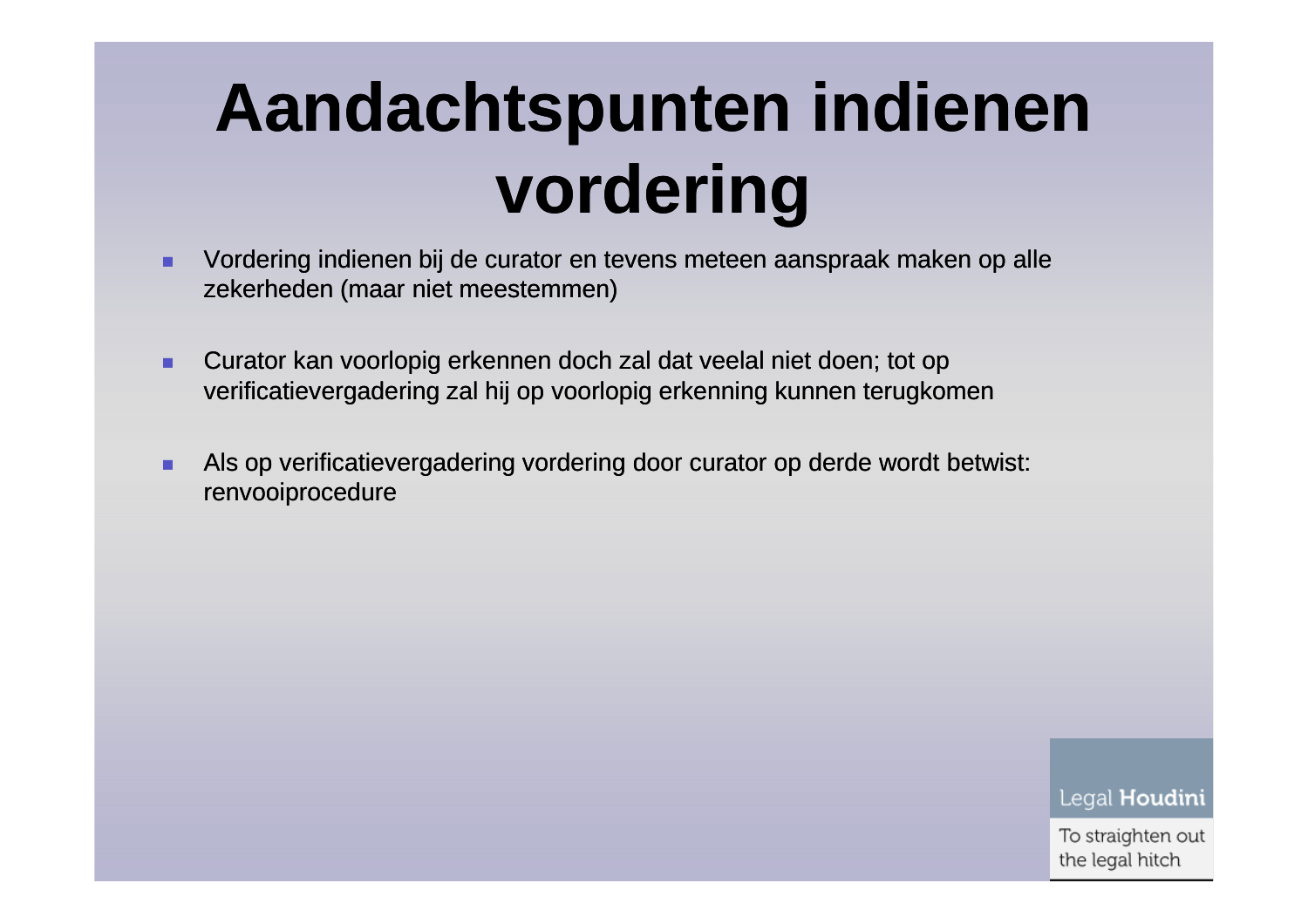# **Herstructureringsmogelijkheden**

- 0.. Prelude, playing with COMI
- I.Informeel akkoord / financiële herstructurering
- Surseance van betaling met akkoord II.
- III.**Akkoord in faillissement**
- IV.**Doorstart in het faillissement**
- V.Executie van zekerheden, het SAS voorbeeld

Legal Houdini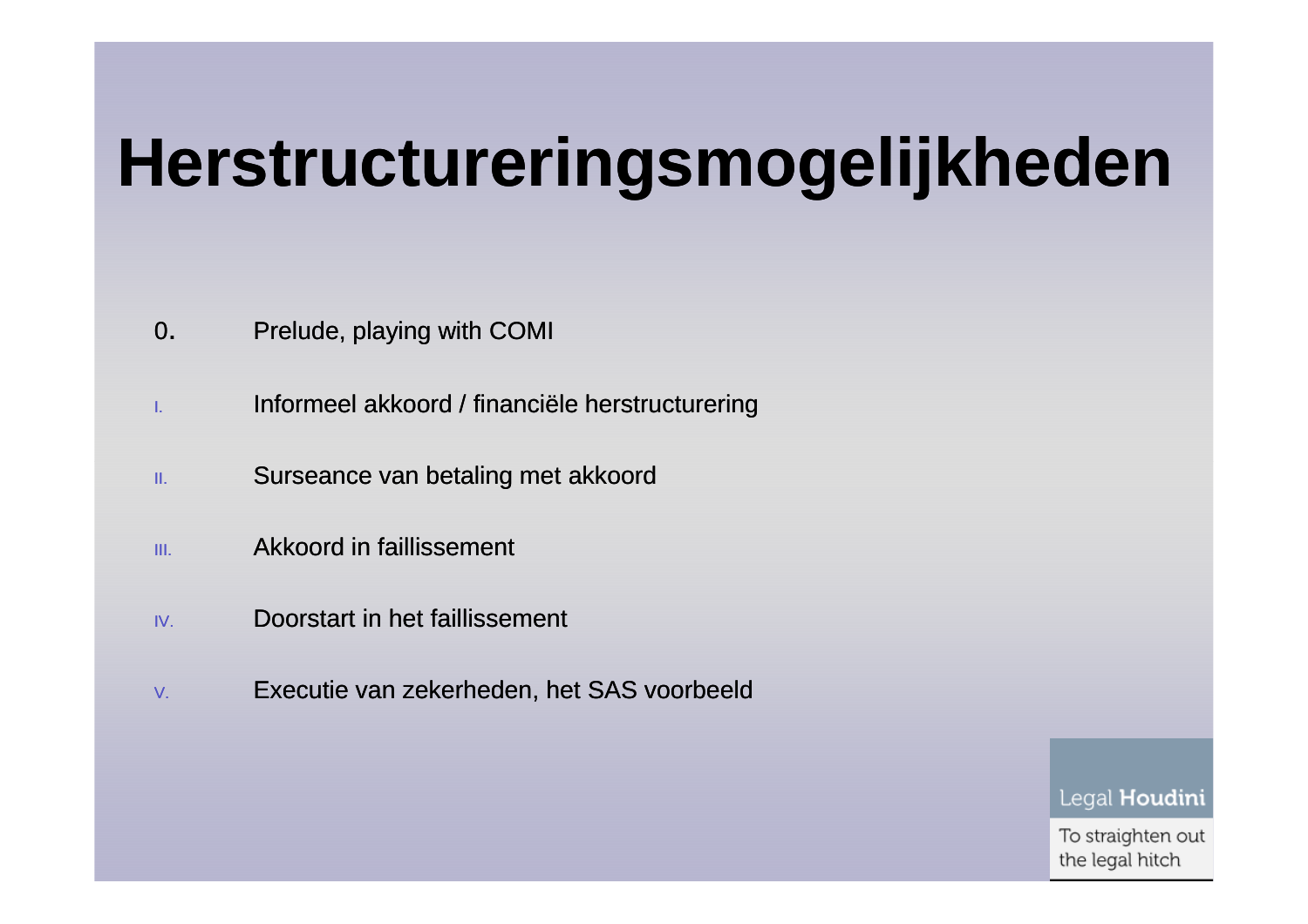# **Insolvency Regulation**

#### ٠ Insolvency Regulation 2002 (Regulation)

- ٠ If debtor has its COMI (center of main interest) in a EU Member State
	- Courts of that Member State have the ability to open main insolvency proceedings
	- **Scope of proceedings is EU territory**
	- **Governed by the law of that Member State**
	- 4.Automatic recognition throughout the EU
	- Unless public policy exception (narrow)

#### Legal Houdini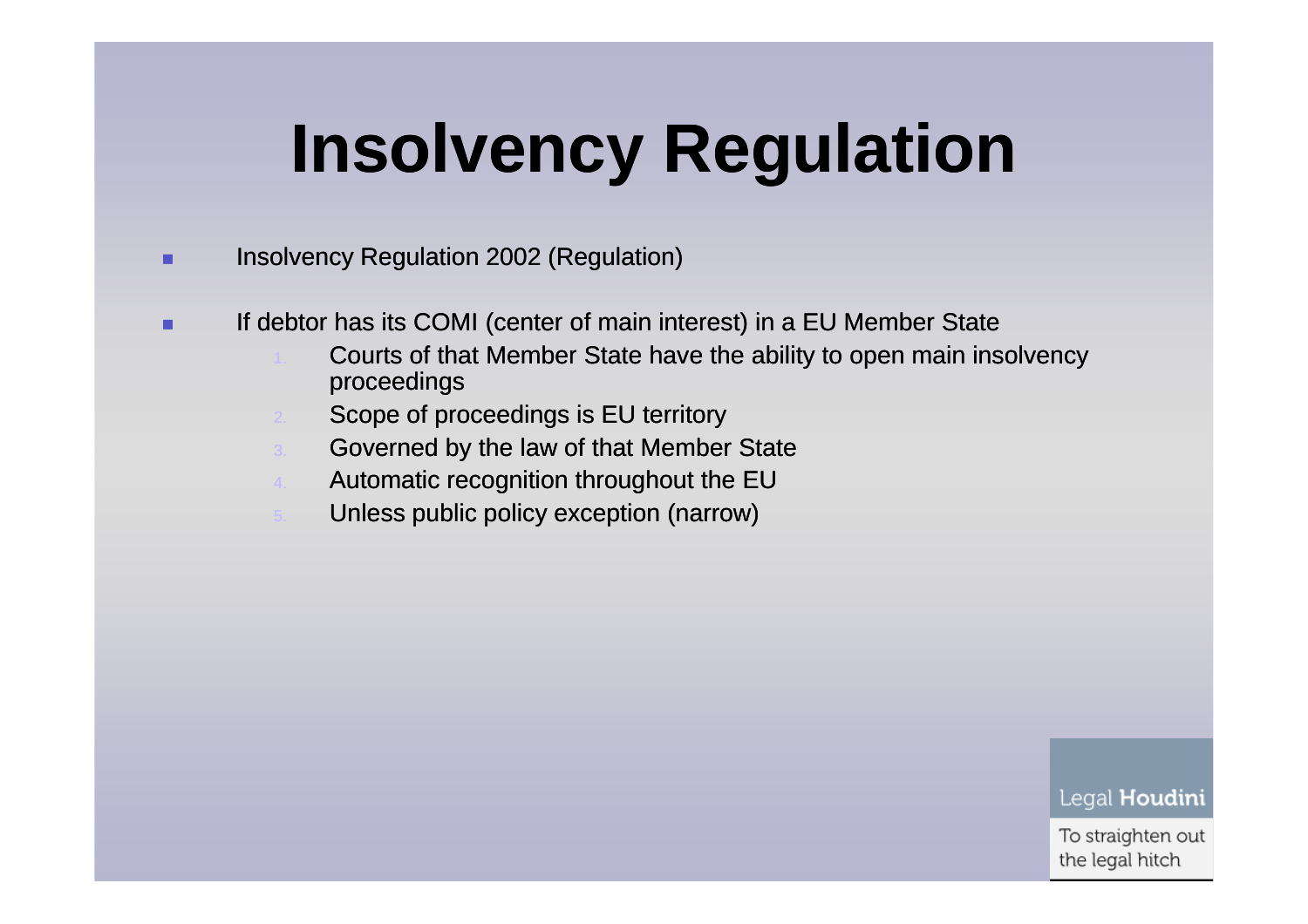#### **Insolvency regulation**

- ٠ COMI: administration of its interest on a regular basis and is therefore ascertainable by third parties (whereas 13 Regulation)
- ٠ To be decided as of the date of the application: (ECJ January 17, 2006 Susanne Staubitz-Schreiber)
- ٠ Company or Legal Person: rebuttable presumption: Registered office is presumed to be COMI (section 3.1)
- ٠ Registered office normally corresponds to the debtor's head office (Virgos/Schmit Report, nr. 75) [Theoretical point of view]
- ٠ Main Insolvency, Member State with COMI, Universal Affect (Whereas 12 Regulation)
- ٠ Secondary Proceedings; Member State with establishment, Territorial Effect Insolvency (Whereas 12 Regulation)
- ٠ **Establishment: any place of operations where the debtor carries out a non-transitory**  $\overline{\phantom{a}}$ economic activity with human means and goods (section 2 h Regulation)

Legal Houdini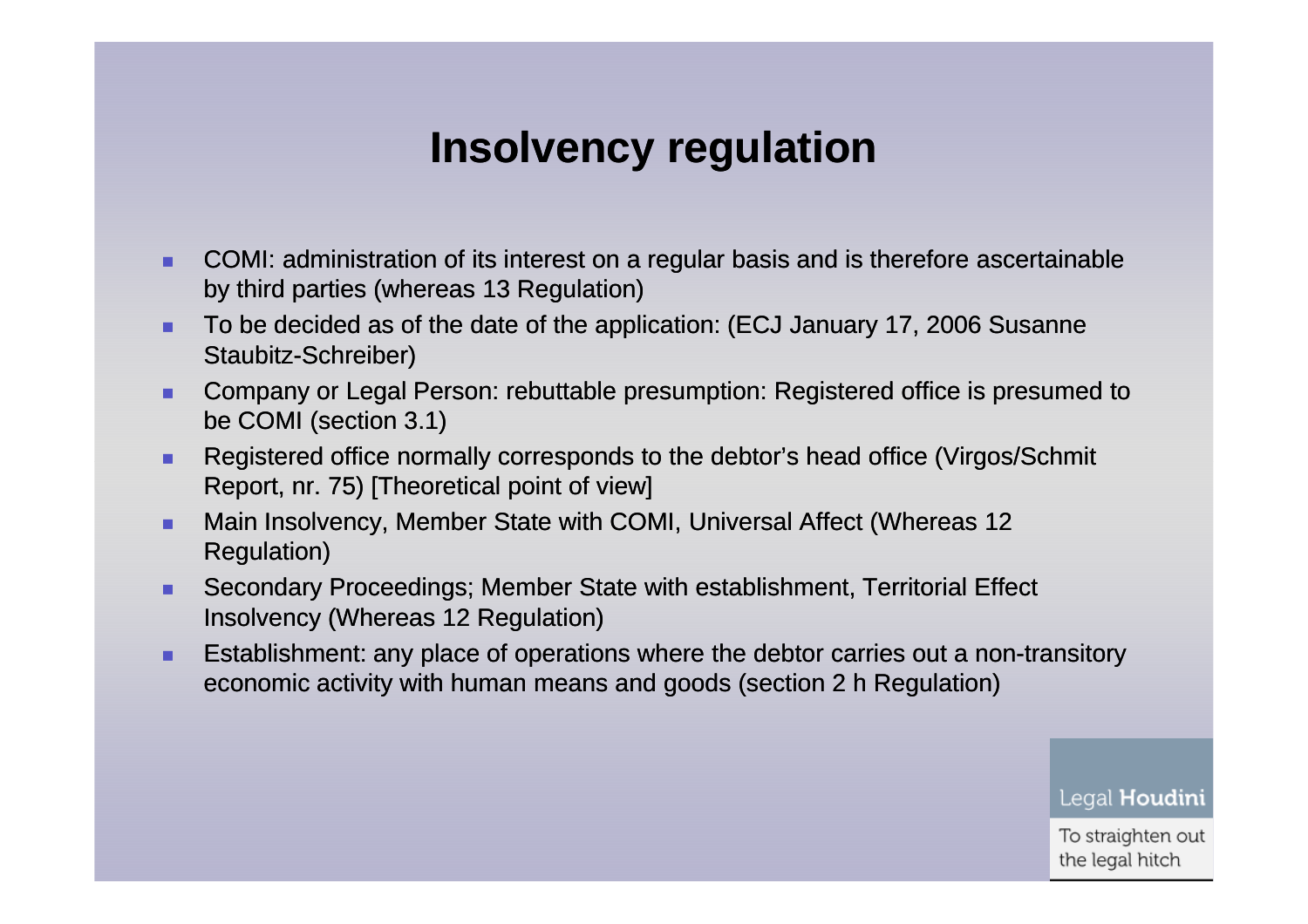#### **Insolvency regulation**

- ٠ Insolvency regulation does not contain specific rules concerning group of companies
- ٠ Each company is separate debtor with its own COMI
- ٠ Virgos/Schmit Report, nr. 76
- **Number 1: Purpose: No Forum Shopping** ٠

Legal Houdini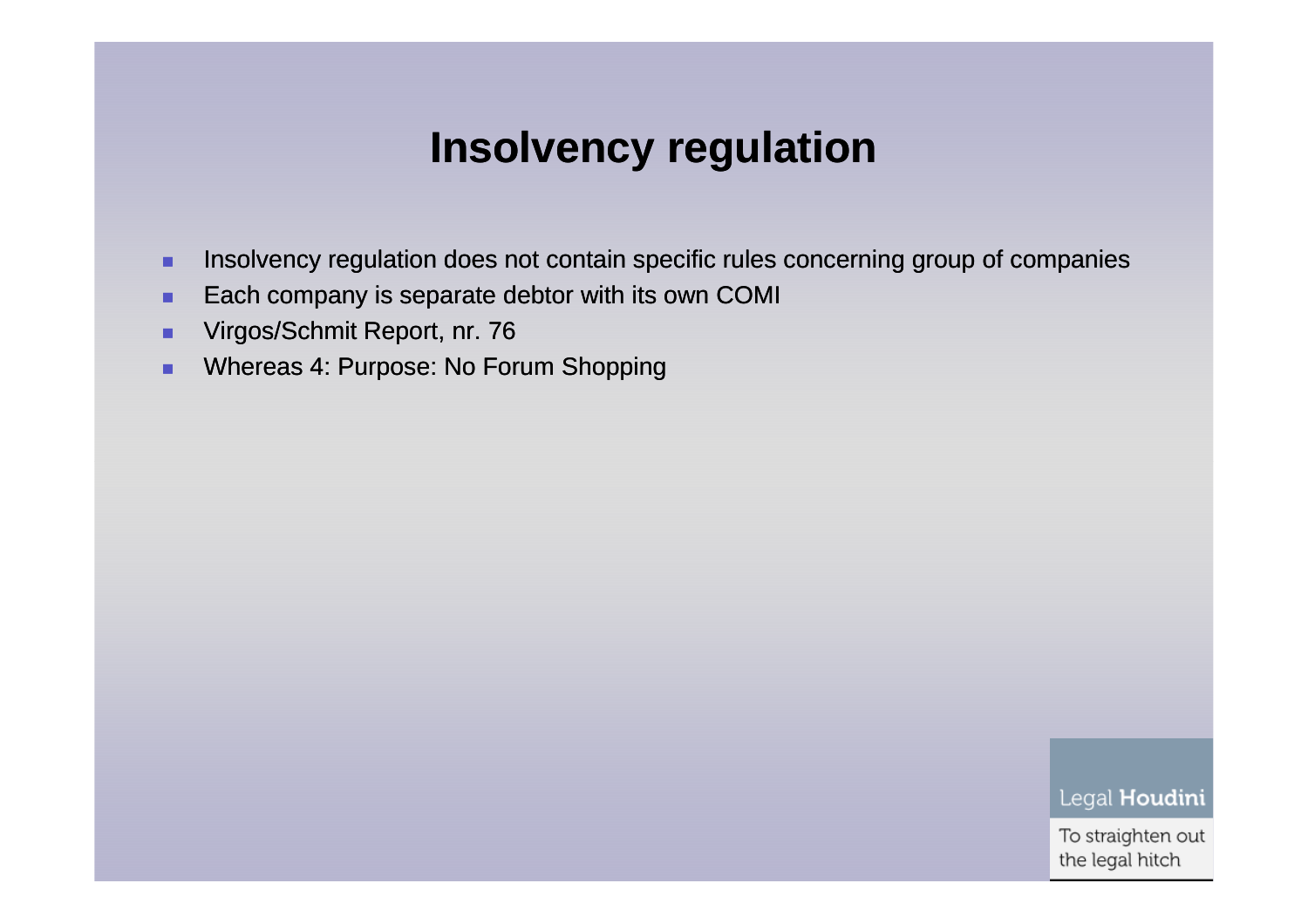#### **Early Decisions**

- ٠ Daisytek (2003)
- $\blacksquare$ Collins & Aikman (2005)
- $\blacksquare$ Eurofood (2006)

Legal Houdini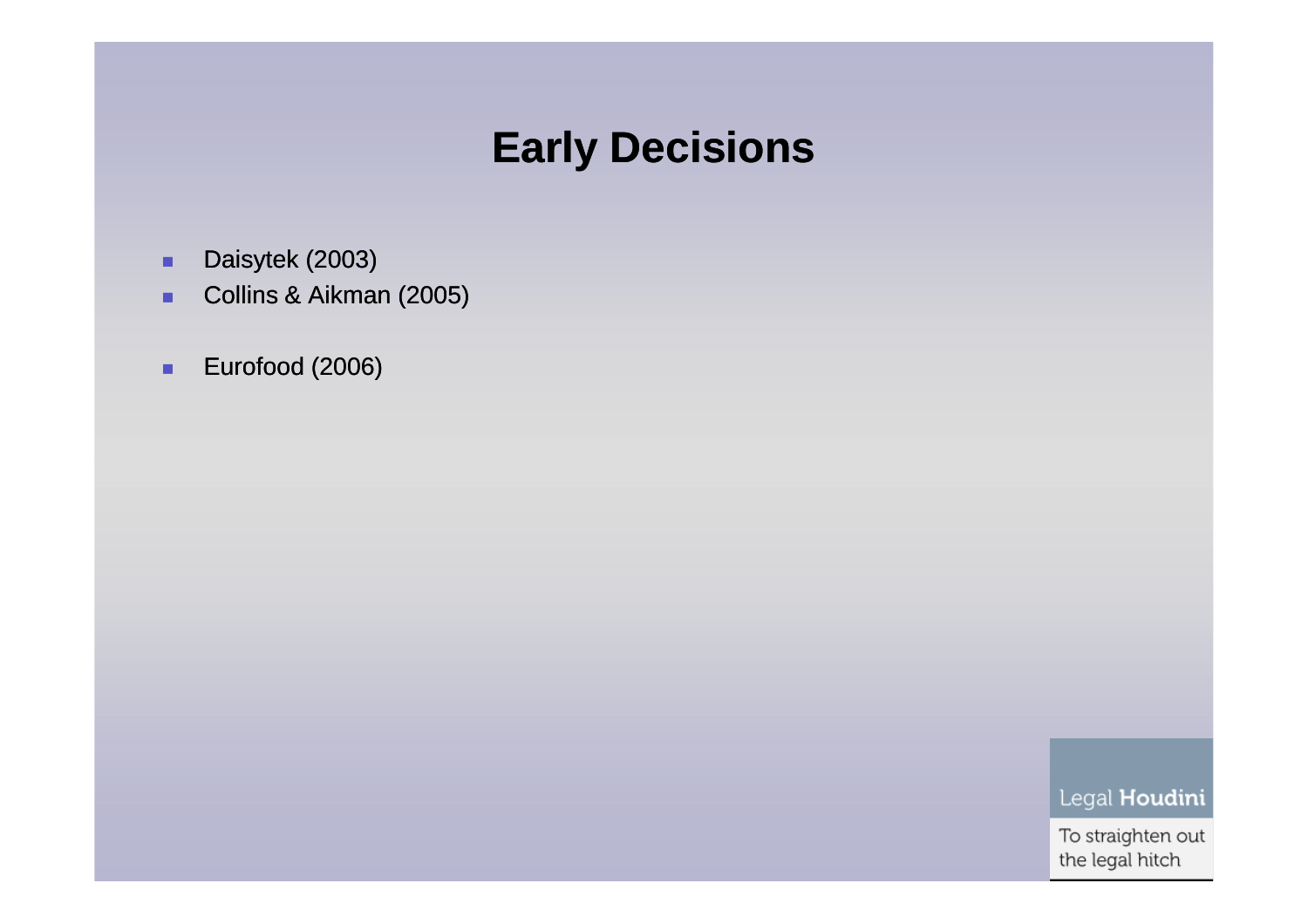### **Daisytek**

- ٠ Leeds Court May 16, 2003: COMI of English Sub Holding, 9 subsidiaries UK, 3 German and 1 French subsidiary all in UK [NB Ultimate parent in US and under Chapter 11 proceedings]
- ٠ French Nanterre Commercial Court May 23, 2003: COMI French company is France
- ٠ French Versailles Court of Appeal September 4, 2003: COMI determined by another EU Court is to be upheld
- French Cour de Cassation June 27, 2006: upheld decision Versailles Court ٠
- ٠ Elements:
	- $\blacksquare$ Finance function Bradford UK
	- $\blacksquare$ IT from Bradford
	- Senior employees non-UK companies recruited in consultation with UK  $\blacksquare$
	- $\blacksquare$ Pan European Customers serviced from UK
	- п 70% purchase agreements from UK
	- Corporate identity and branding from UK
	- $\blacksquare$ Strategic plan UK
	- NB: business: electronic office supply whole distributor, reseller and distribution to end-users

Legal Houdini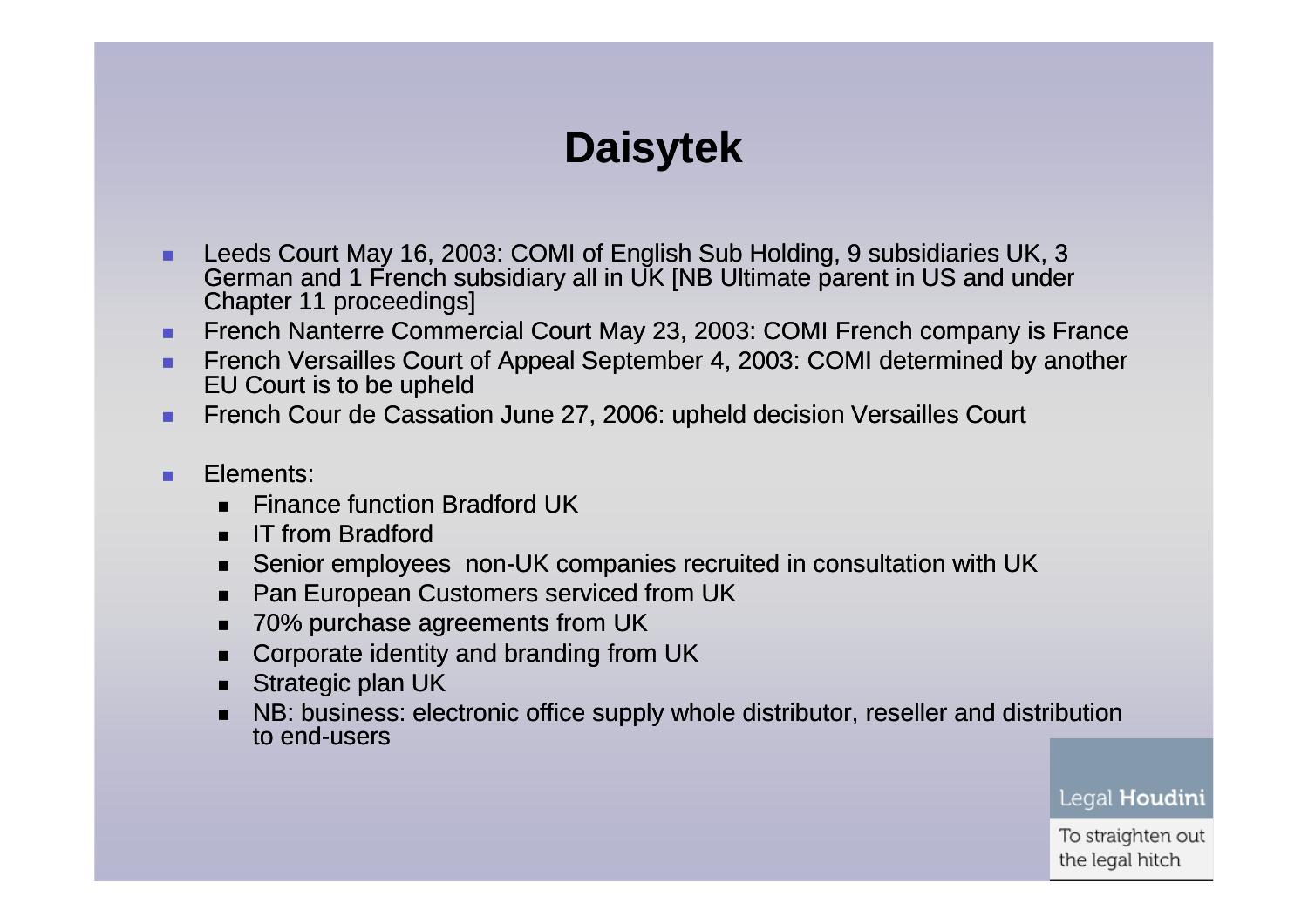### **Collins & Aikman**

- ٠ May 2005: Chapter 11 proceedings USA Parent company USA
- UK High Court of Justice July 15, 2005 Administration order for 24 companies: 6 UK, 4 NL, 4 Germany, 3 Italy, 2 Sweden, 1 Spain, 1 Austria, 1 Czech republic, 1 Lux, 1 Belgium: all COMI in UK
- **Automotive component systems and modules for Daimler, Ford, GM, Honda, Nissan, COM, Honda, Nissan,** ٠ Porsche, Renault, Toyota and Volkswagen
- 24 facilities in 10 EU countries 4500 employees ٠
- ٠ Arguments:
	- $\blacksquare$ ■ Main administrative functions relating to European operations from UK including:<br>
	accelerative including: nacling hardcaescupts URLE Fragineering decise and solar  ${\sf cash}{\sf coordinate}$  coordination, pooling bank accounts,  ${\sf HR}$ , IT,  ${\sf Engineering}$ , design and sales
	- Purpose: group to be run and sold as a whole
- ٠ No secondary proceedings:
	- $\blacksquare$  Not necessary to protect liability German directors (Court of Cologne August 10,2005)
	- $\blacksquare$  Administrators respected positions of local creditors even without those proceedings (Uk High Court June 9, 2006) (refer to Eurofood decision of ECJ of  $May 2, 2006)$

Legal Houdini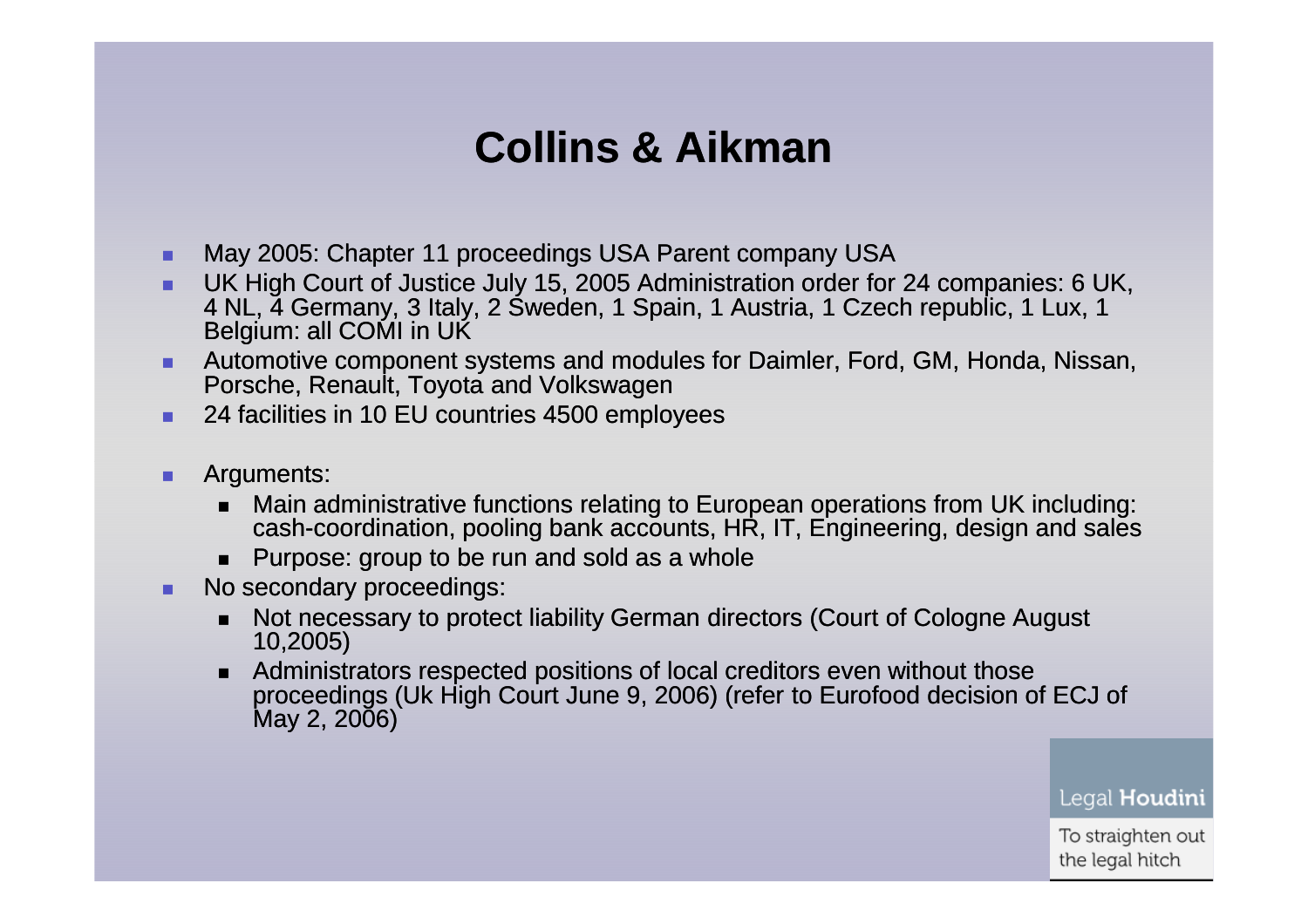### **Eurofood**

- Eurofood IFSC Lid, Irish, wholly owned subsidiary of Parlamat SA, as a finance company of group
- December 24, 2004: Parlamat SpA bankrupt Italy .
- **January 27, 2005: Compulsory Wind up Eurofood Ireland** .
- **February 9, 2004: Eurofood Extraordinary Administration Italy** .
- ٠ February 20, 2004 Italian Court: COMI Eurofood in Italy
- . March 23, 2004 Irish Court: COMI Eurofood in Ireland
- **Italian Administrator appealed to High Court of Ireland, High Court decided to ask** preliminary ruling to ECJ
- in<br>Lista ECJ May 2, 2006 COMI Eurofood in Ireland
- **The "Where a debtor is a subsidiary company whose registered office and that of its** . parent company are situated in two different Member States, the presumption laid down in the second sentence of Article 3(1) of Council Regulation (EC) No. 1346/2000 of 29 May 2000 on insolvency proceedings, whereby the centre of main interests of that subsidiary is situated in the Member State where its registered office is situated, can be rebutted only if factors which are both **objective and ascertainable by third parties** enable it to be established that an actual situation is the state of the state of the state of the state of the state of the state of the state of the state of the state of the state of the exists which is different from that which location at that registered office is dee Legal Houdini reflect .''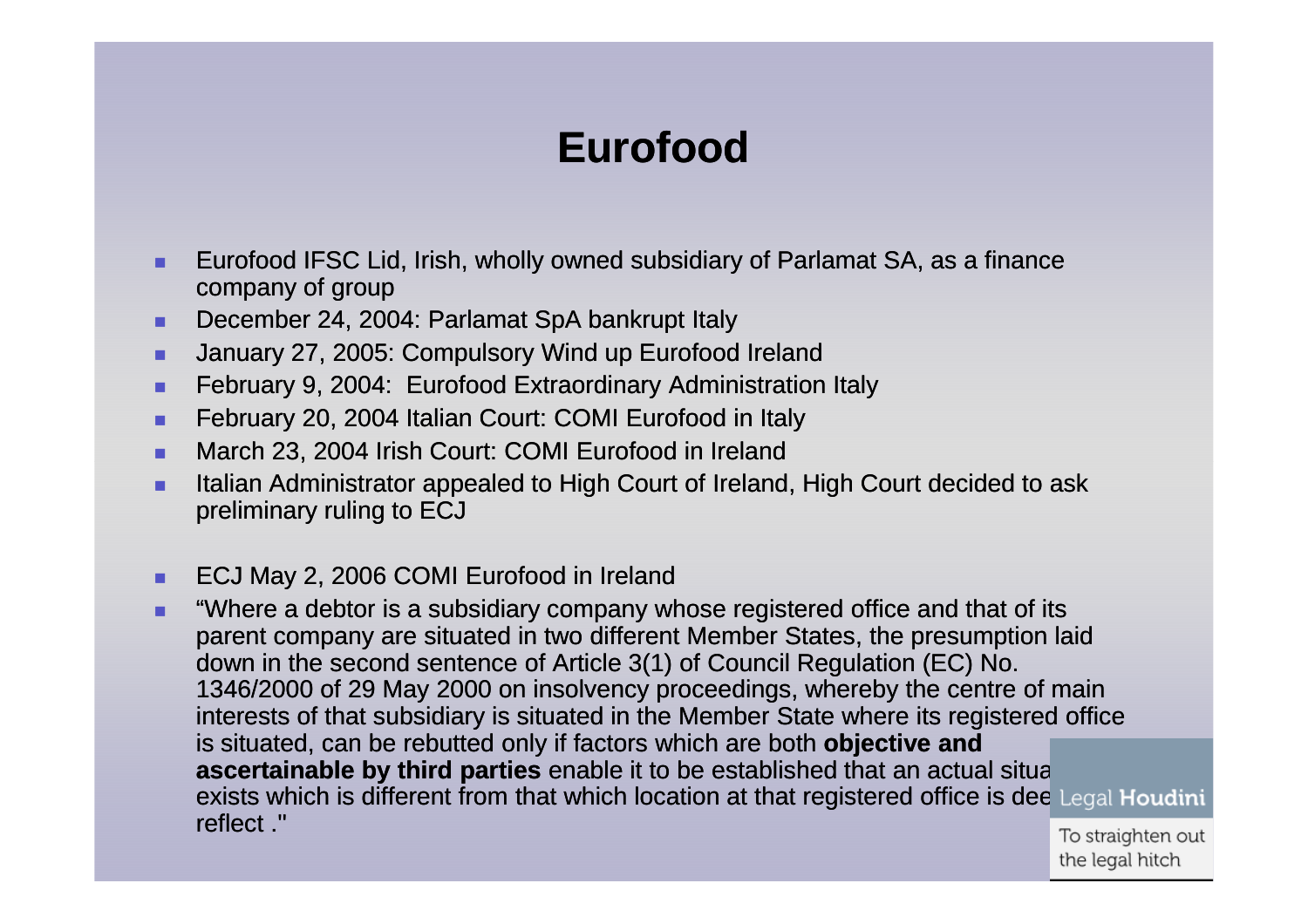#### **Eurofood**

- ٠ **Letter Box Company** versus **Active Company**
- ٠ ■ "That could be so in particular in the case of a company **not carrying out any business** in the territory of the Member State in which its registered office is situated. By contrast, where a company **carries on its business** in the territory of the Member State where its registered office is situated, the mere fact that its economic choices are or can be controlled by a parent company in another Member State is not enough<br>to rebut the presumption laid down by that Regulation."

Legal Houdini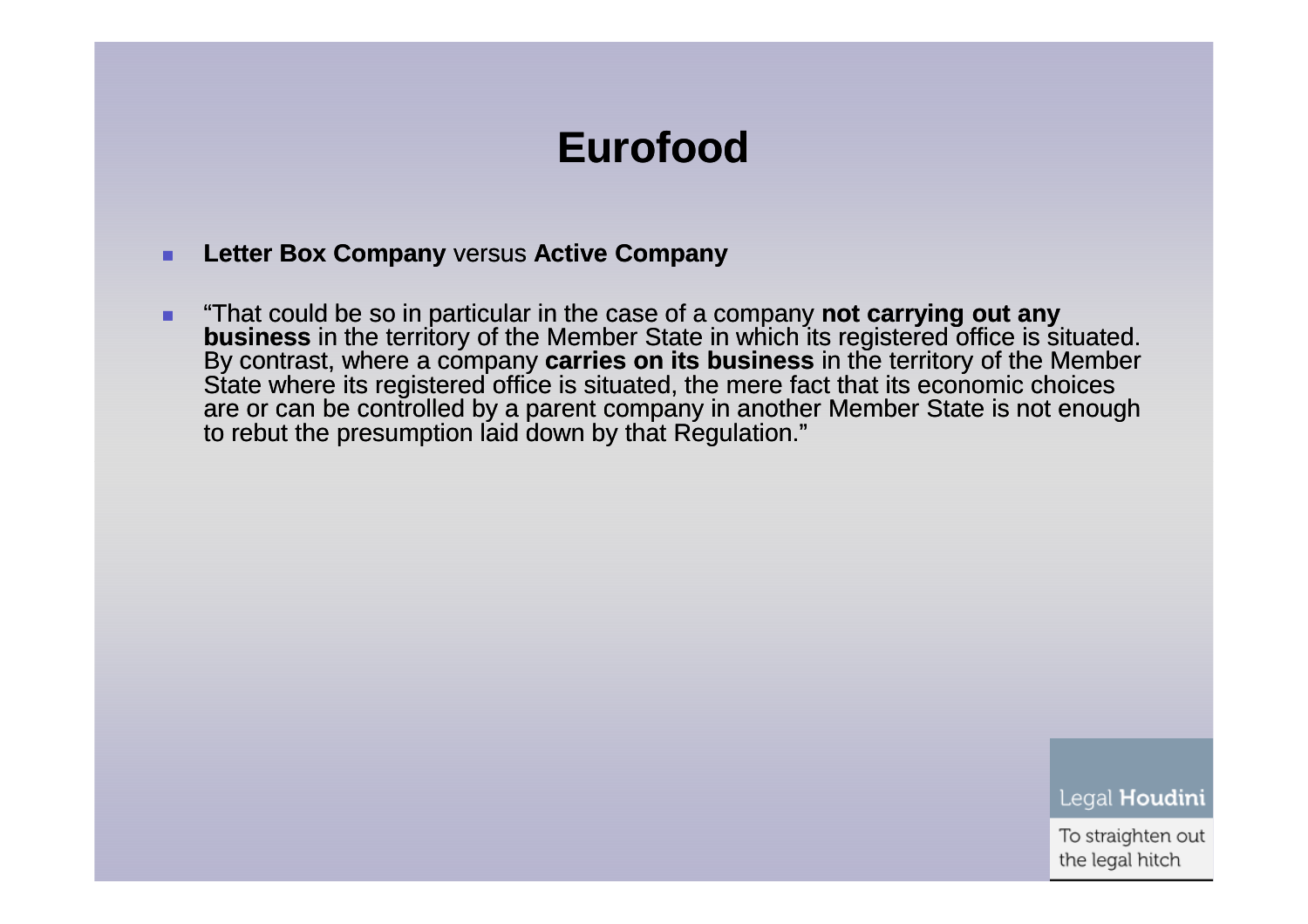#### **Recent decisions**

- ٠ Eurotunnel (2006)
- $\blacksquare$  Migration from Germany to UK
	- $\blacksquare$ Deutsche Nickel (2004)
	- $\blacksquare$ Hans Brochier (2006)
	- Schefenacker (2007)

Legal Houdini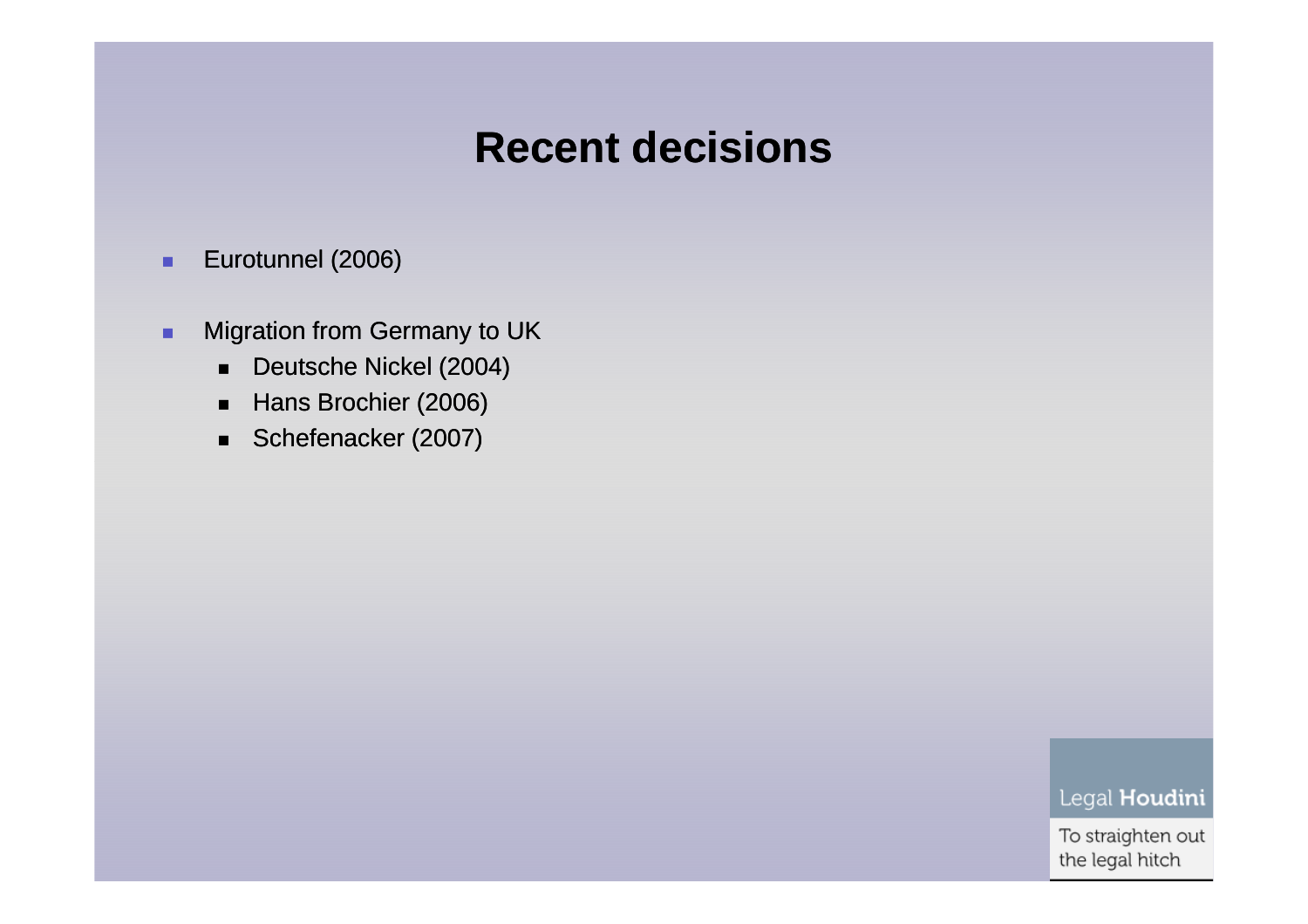#### **Eurotunnel**

- ٠ SA Eurotunnel and Eurotunnel PLC two holding companies, in total 17 companies: 6 France, 6 UK, 1 Germany, 1 Spain, Belgium (Societe Europeene) and 1 Netherlands.
- ٠ Paris Commercial Court August 2, 2006
- ٠ All companies have COMI in France
- ٠ Arguments:
	- $\blacksquare$ Strategic and operational Management handled in Paris
	- п Head office manin French companies in Paris
	- $\blacksquare$ Financial Management in Paris
	- $\blacksquare$ Main part of the business in Paris (sic!)
	- п Negotiations regarding restructuring mainly take place in Paris under responsibility French Chairman

Legal Houdini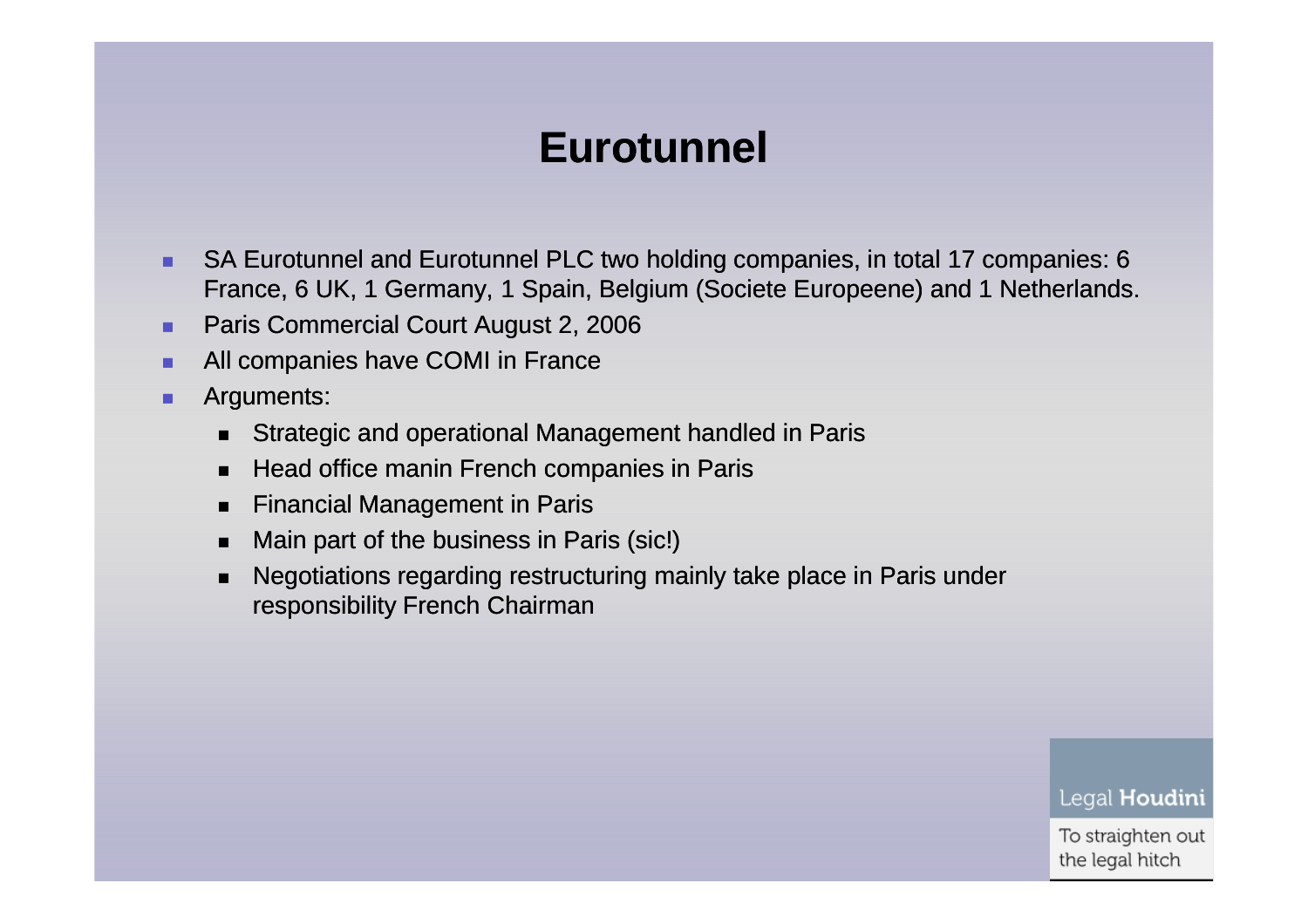#### **Deutsche Nickel**

- ٠ Deutsche Nickel AG, German company, vanishes form Germany and re-emerges in emerges UK as DNICK Ltd
- ٠ DNICK Ltd goes into administration and does a Company Voluntary Arrangement
- ٠ Step 1: Deutsche Nickel AG converts itself into a limited commercial partnership. DNICK Ltd (a newly incorporated Holding) becomes one of the partners, general partner
- Step 2: Other partners out, DNICK Ltd is automatically full legal successor to the assets and liabilities
- COMI of DNICK Ltd is in UK ٠

Legal Houdini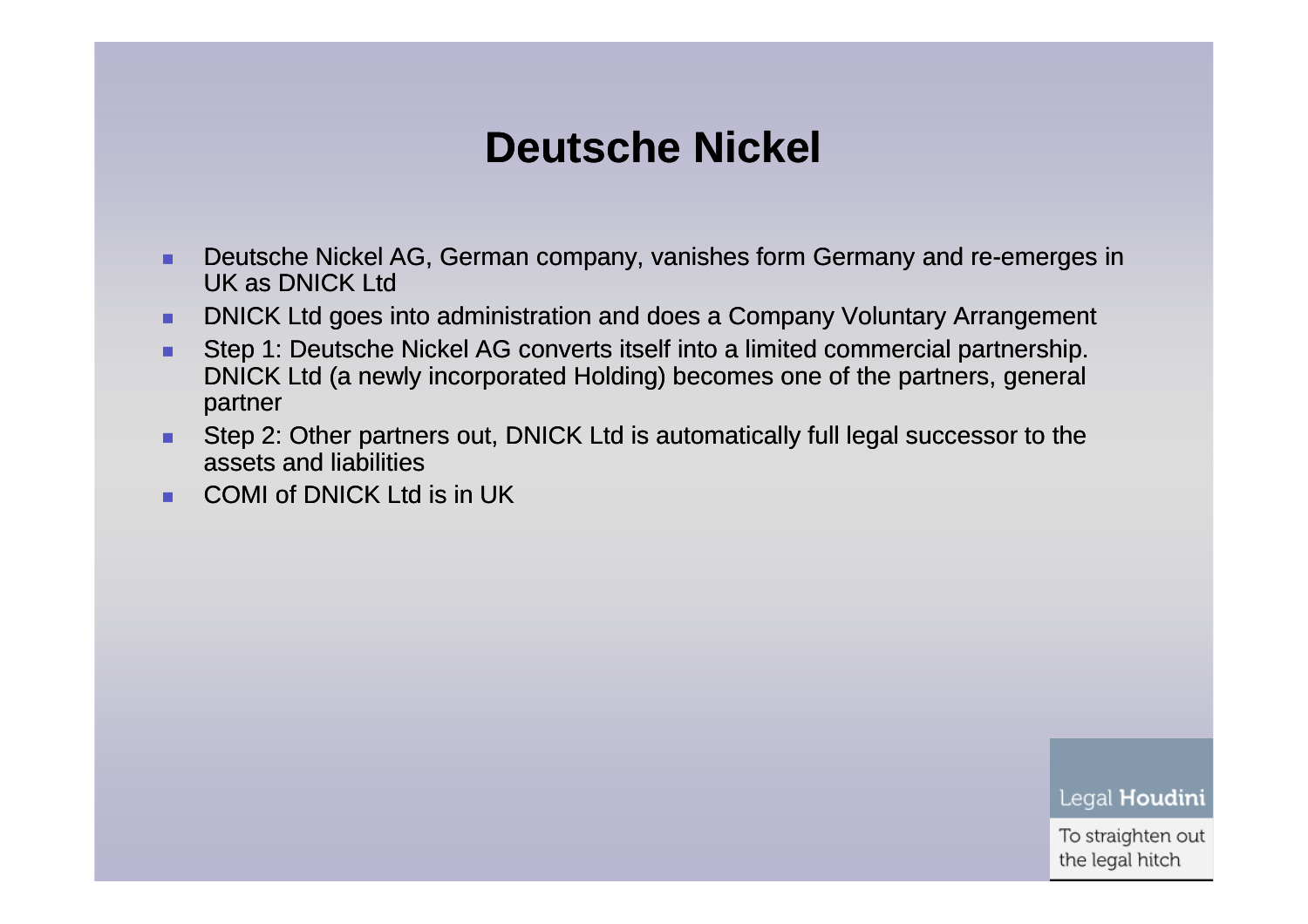#### **Hans Brochier**

- ٠ Hans Brochier GmbH & CO KG re-emerged as Hans Brochier Holding Limited but left behind its COMI in Germany:
	- $\blacksquare$ Hans Brochier Holdings Ltd. operated in Germany
	- $\blacksquare$ Funding of employees for three months period in Germany
	- No secondary proceedings in UK, although registered in UK  $\blacksquare$

Legal Houdini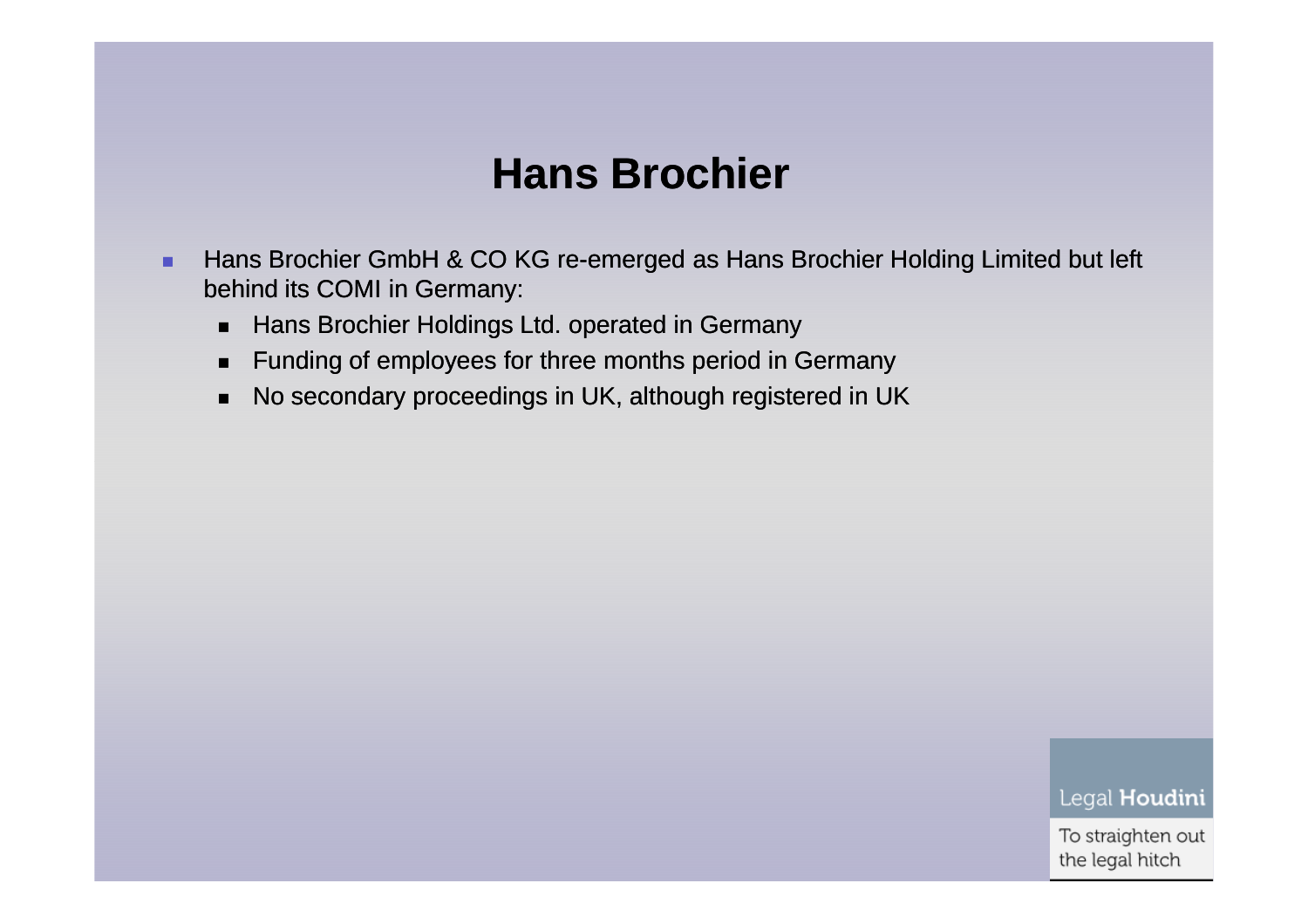#### **Schefenacker**

- ٠ Schefenacker AG, automotive manufacturing side and rear-view mirros, 33 locations world wide, however:
	- $\blacksquare$ Biggest plant in England, Portchester
	- $\blacksquare$ Less than 10% of core assets in Germany
	- $\blacksquare$ Headquarters in Germany in Schwaikheim, Alfred Schefenacker Strasse 1
- Plan to restructure debt out of court in Germany seemed impossible to achieve: ٠
	- $\blacksquare$ Obligation file for bankruptcy in case of illiquidity or overindebtness
	- 95% of the bondholders should accept debt to equity swap
- ٠ Migration to Plc and changing the COMI to UK

#### Legal Houdini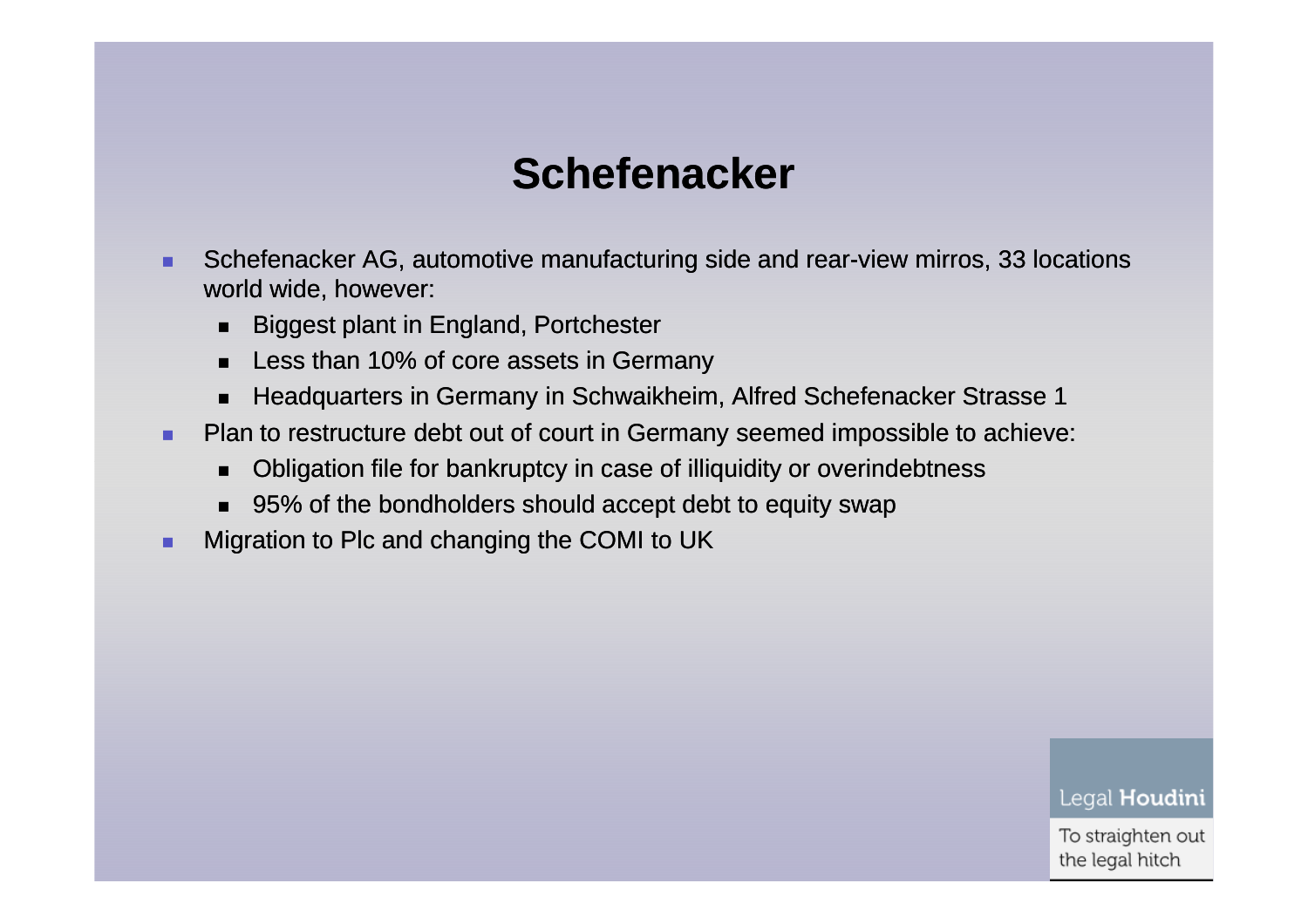### **Schefenacker**

- 1. Internal corporate restructuring of operating subsidairies to ensure that Schefenacker Management UK Ltd, 100% subsidiary of Schefenacker AG, is subholding of all opco's
- Schefenacker AG converts into Schefenacker & Co KG, Newco: Schefenacker Plc 2.is general partner
- 3.Schefenacker AG exits the partnership, Schefenacker Plc universal succesor
- 4.Schefenacker Plc has inter alia bond debt and secured debt
- 5. Schefenacker Plc proposes Company Voluntary Arrangement (main proceedings) to bond creditors
- 6. Amended proposal is accepted with required 75% voting majority; debt for equity swap plus cash payment and warrants to the bondholders; Bond Guarantors (subsidiairies are released under their obligations); Secured creditors not bound by **CVA**
- Company Voluntary Arrangement is exported to US under Chapter 15 USA 7.Bankruptcy Code (to be continued)

Legal Houdini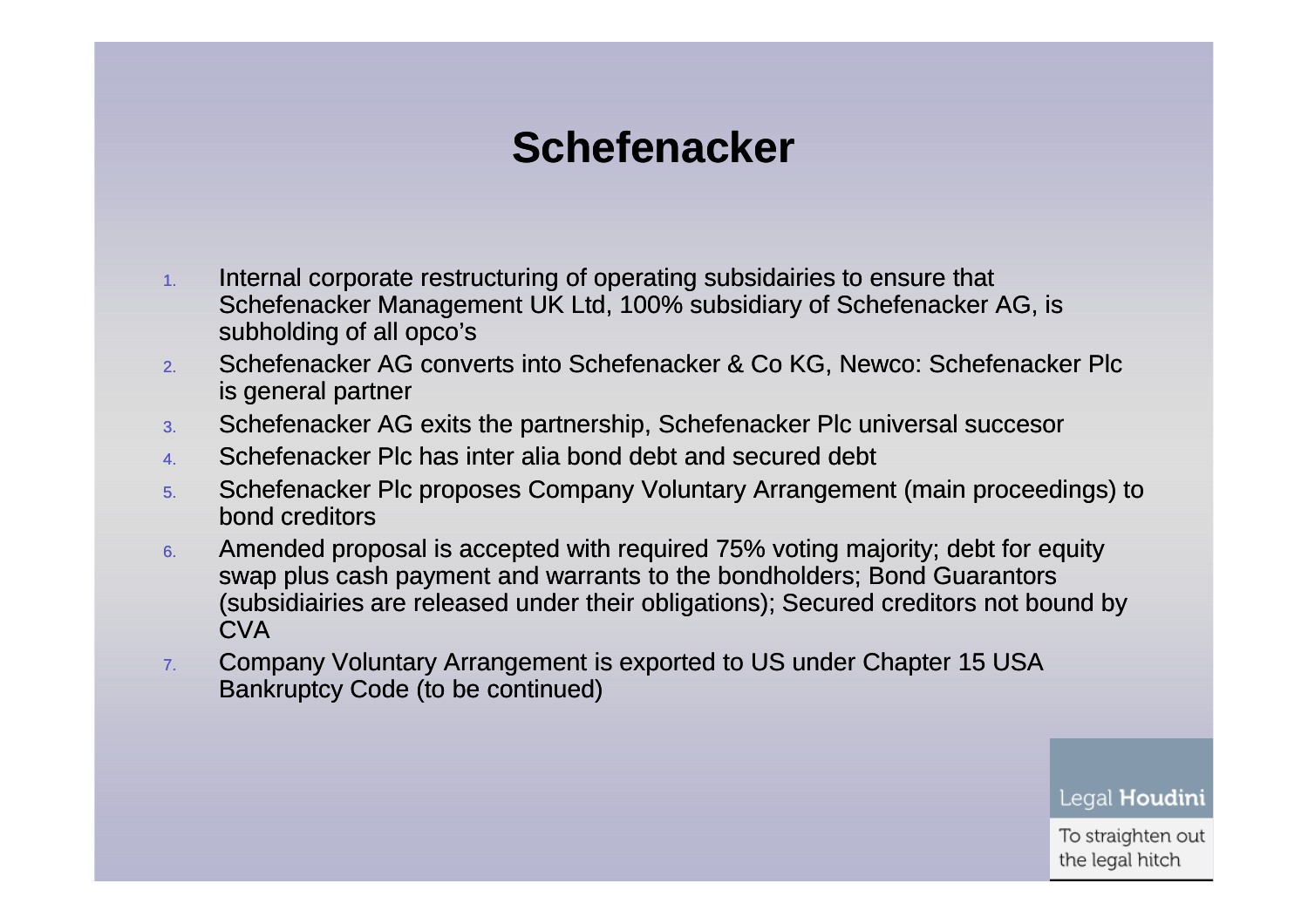# **Playing with COMI**

- By changing the COMI, one is able to change the applicable law
- It has been done

Legal Houdini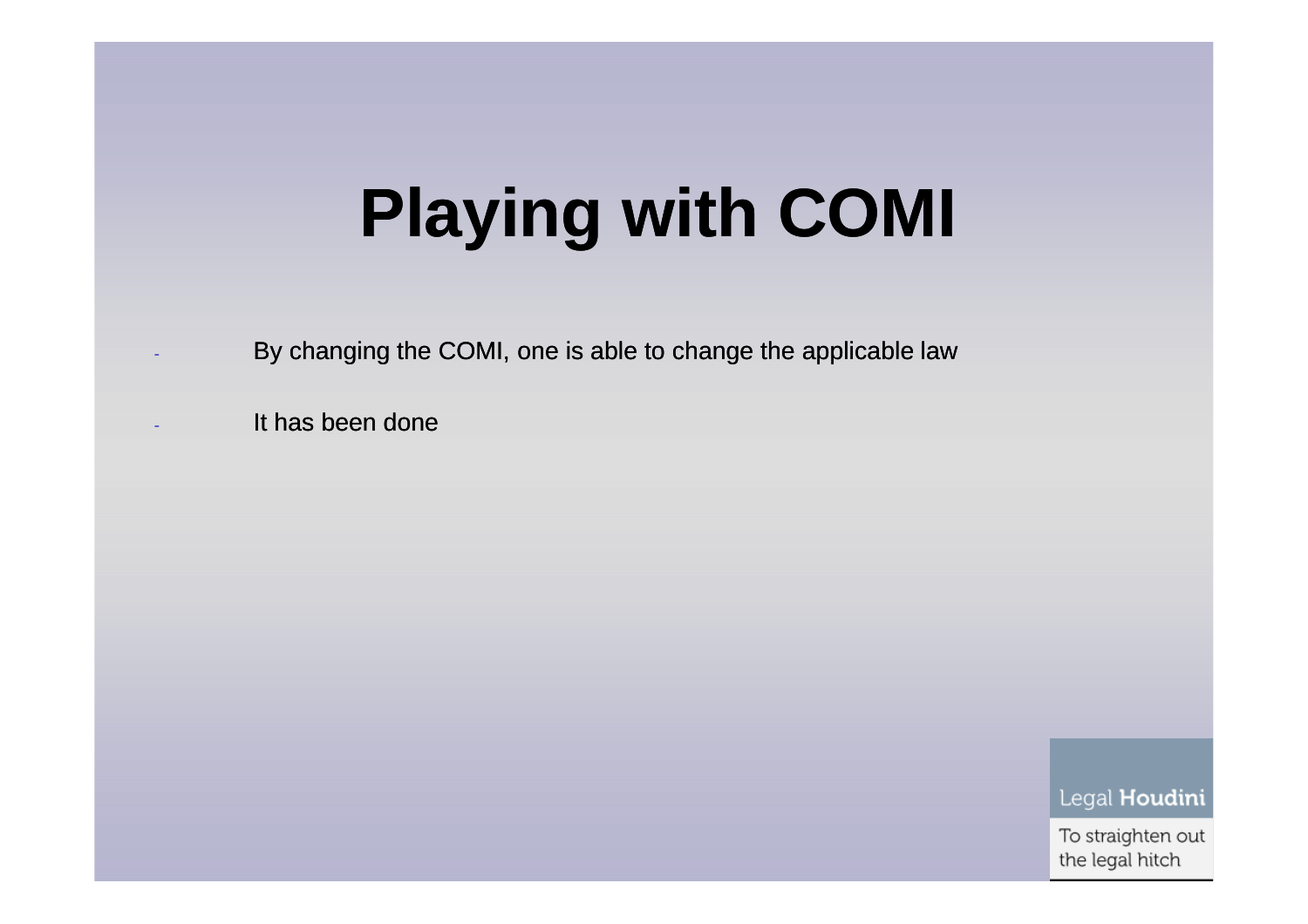# **Informeel akkoord / Financiële Herstructurering**

- Herstructurering schuld
- Omzetting van preferente aandelen in gewone aandelen
- 
- Conversie van (gedeelte van) schuld in eigen vermogen (debt to equity swap)<br>- Claims Rights Offering (Voorkeursrecht) al dan niet underwritten by certain<br>- creditors<br>- Claims Conversie van Diegal H<br>- creditors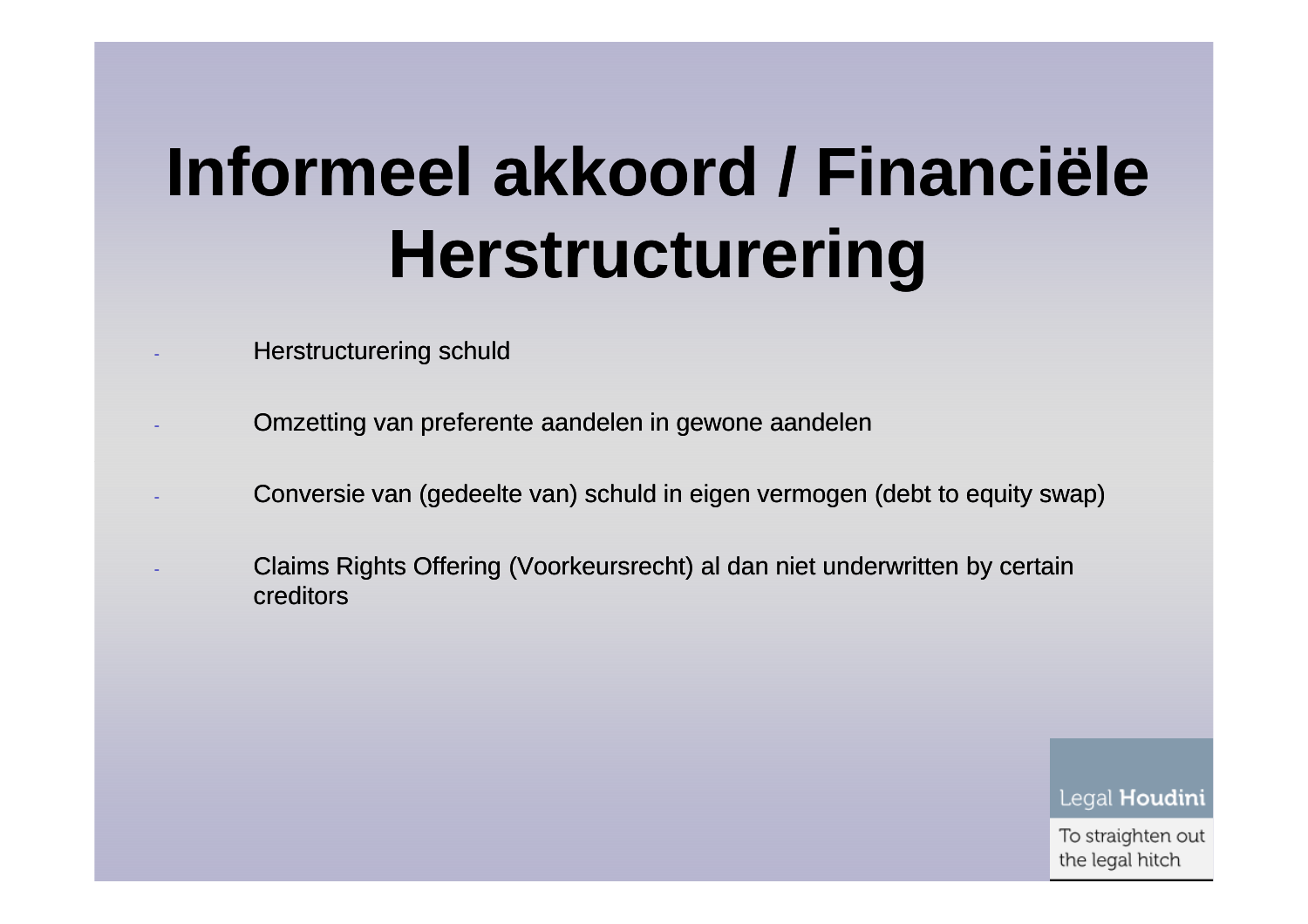- Instemming nodig van **alle** crediteuren die het aangaat, maar:
- art. 287a Fw: Natuurlijke personen: Criterium: schuldeiser heeft in redelijkheid<br>piet tet weigering van instemming met de schuldregeling kunnen kemen, in niet tot weigering van instemming met de schuldregeling kunnen komen, in aanmerking genomen de onevenredigheid tussen het belang dat hij heeft bij de uitoefening van zijn bevoegdheid tot weigering en de belangen van de schuldenaar of van de overige crediteuren; reële executie mogelijk
- $\text{HR } 6 \text{ februari } 2004, \text{ JOL } 2004, 59, \text{Bb } 2004, 36 \text{ Hectic Illusions/Payroll:}$ Crediteur erkent dat in faillissement natuurlijke persoon niet beter af is; geen wezenlijke nog niet boven water gekomen activa in het licht faillissement; misbruik van bevoegdheid

Legal Houdini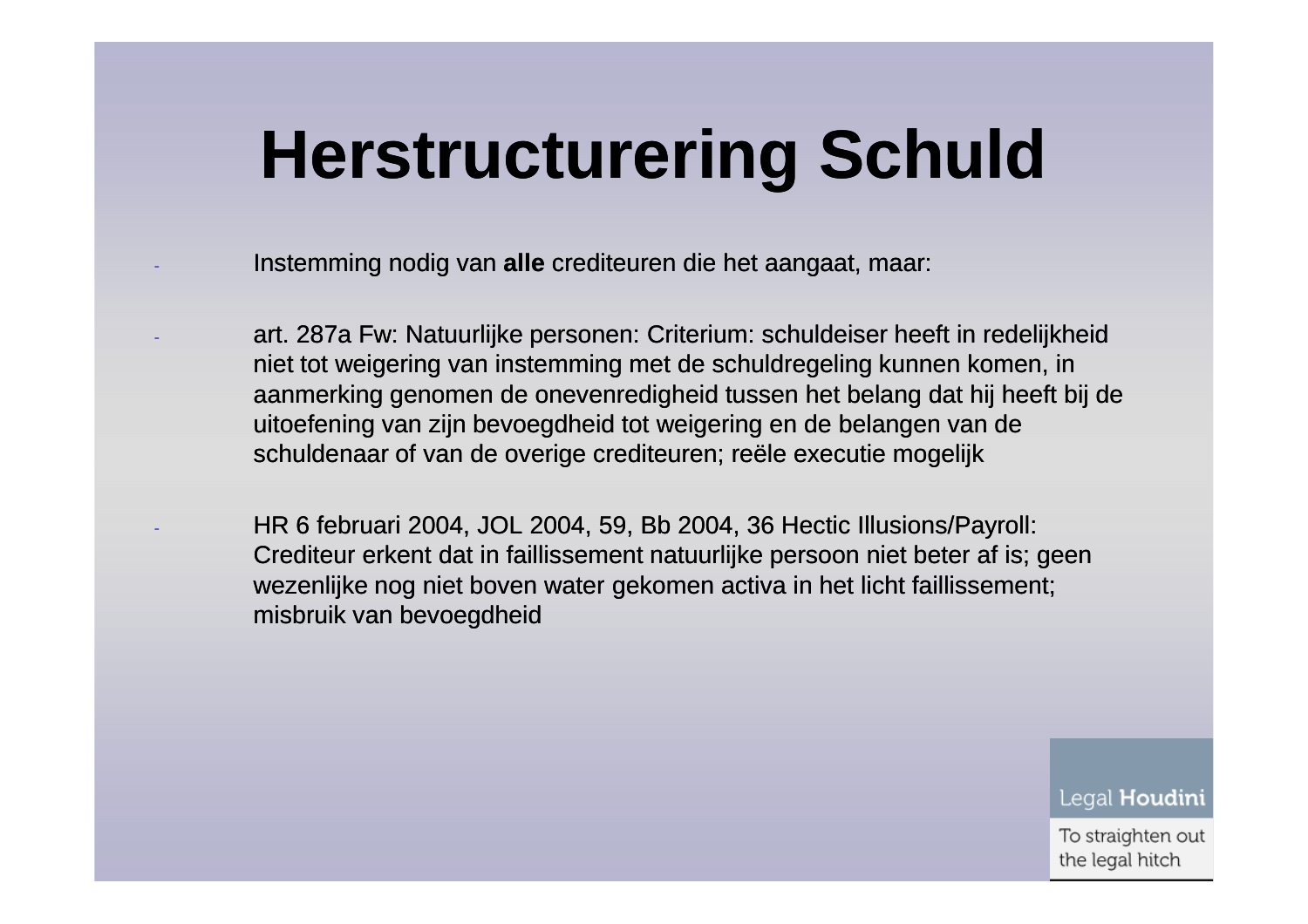Dwingen crediteuren, elementen:

- Toetsing voorstel door onafhankelijke partij
- Voorstel is uiterste dat debiteur kan aanbieden
- Ontvangt crediteur tenminste dat wat hij ook in faillissement ontvangt<br>Wat vinden de andere crediteuren<br>Rechtvaardiging inbreuk contractsvrijheid<br>Legal H<br>To straig
- 
-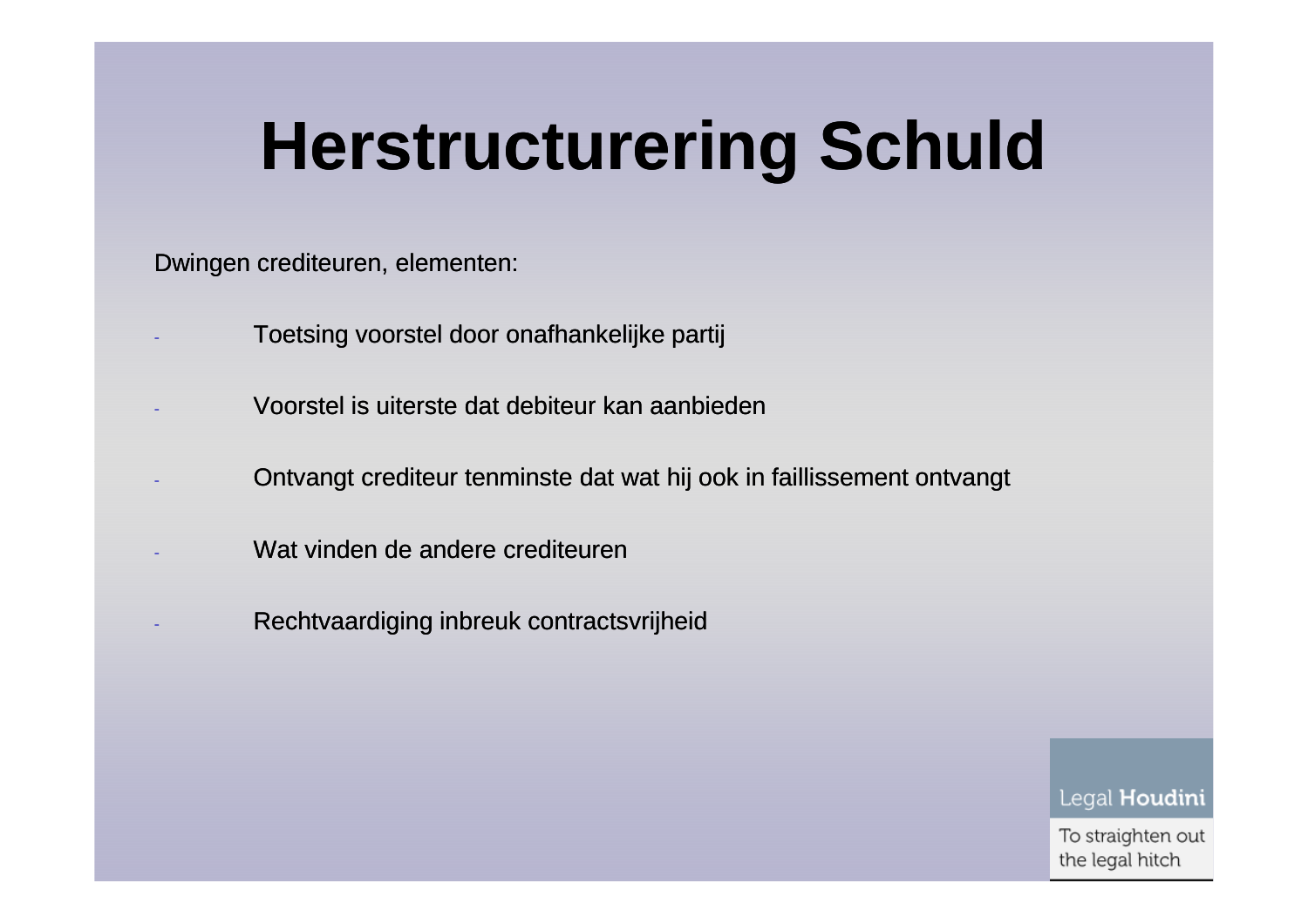Obligaties, niet altijd unanimiteit vereist:

- NL recht: Euronext: voorwaarden obligaties veelal instemming van 2/3 (of  $\frac{3}{4}$ ) meerderheid vertegenwoordigende 2/3 (of ¾) van nominaal bedrag obligaties wijziging in voorwaarden aan te kunnen brengen
- UK recht: meerderheidsbesluit mogelijk en in de praktijk toegepast
- US: wettelijk gezien: unanimiteit vereist voor aanpassing rente of aflossing,<br>tenzij obligaties uitgegeven door buitenlandse staat, dan tegenwoordig collective<br>action clause<br>action clause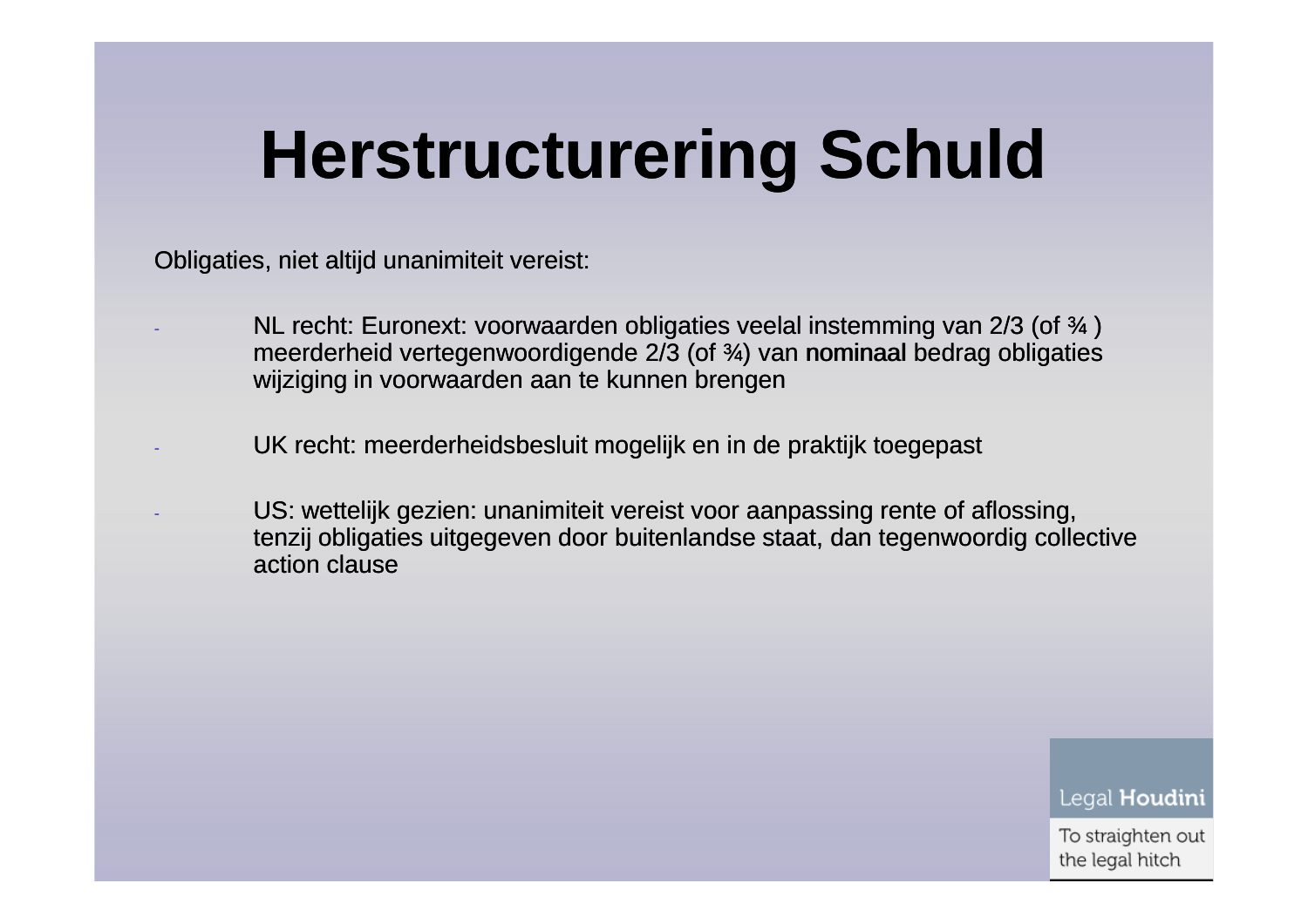#### **Syndicate lending (a)**

- Meerderheid versus Unanimiteit
- LMA: Unanimiteit bij:
	- Extension of date of payment any amount
	- Reduction of Margin or, principal, interest, fee or commission
	- Increase in commitment
		- Change to Borrowers or Guarantors

Legal Houdini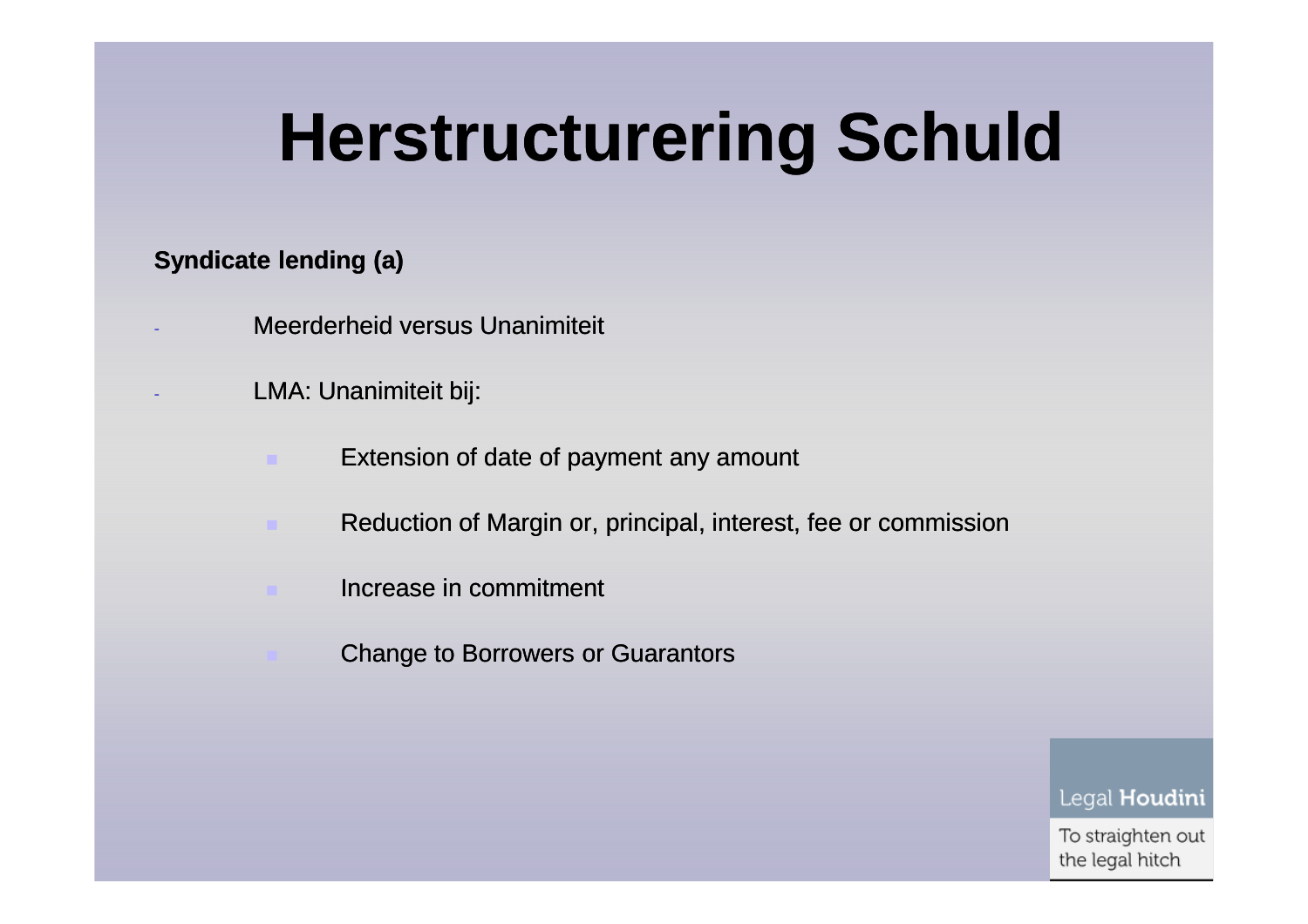#### **Syndicate lending (b)**

- New parties on the block: Hedge funds and Derivatives counterparties
- Positie Mezzanine lenders: secured maar vaak out of the money
- Positie Sponsors: fresh money suppliers, proberen controle te kopen door debt buy back, nieuwe LMA standard: verbod op debt buy back
- buy back, nieuwe LMA standard: verbod op debt buy back<br>- Dus: probleem ook hier is all lenders consent bepaling (zie hierna)<br>- Dus: probleem ook hier is all lenders consent bepaling (zie hierna)<br>- Legal H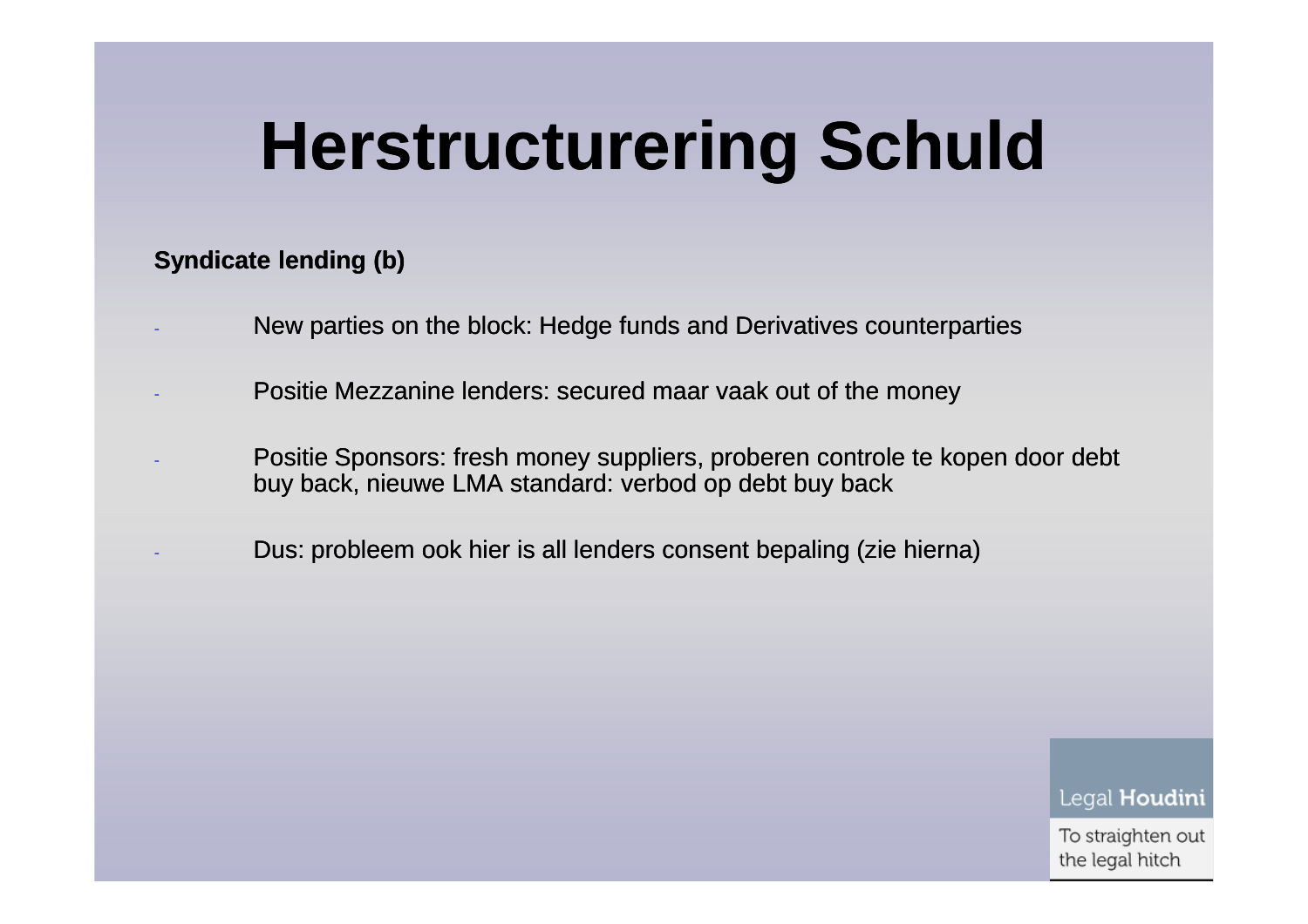# **Omzetting prefs in gewone aandelen**

- Statuten kunnen beschrijven op welke wijze omzetting mogelijk is, anders
- Statutenwijziging noodzakelijk, wijziging statuten is normaal gesproken bevoegdheid van algemene vergadering van aandeelhouders die besluit met eenvoudige meerderheid kan nemen, maar statuten kunnen extra eisen stellen (dus eventueel quorum vereiste of toestemming additioneel orgaan; vaak ook separaat besluit preferente aandeelhouders)

- Dus: due diligence vraagstuk $\log \frac{1}{100}$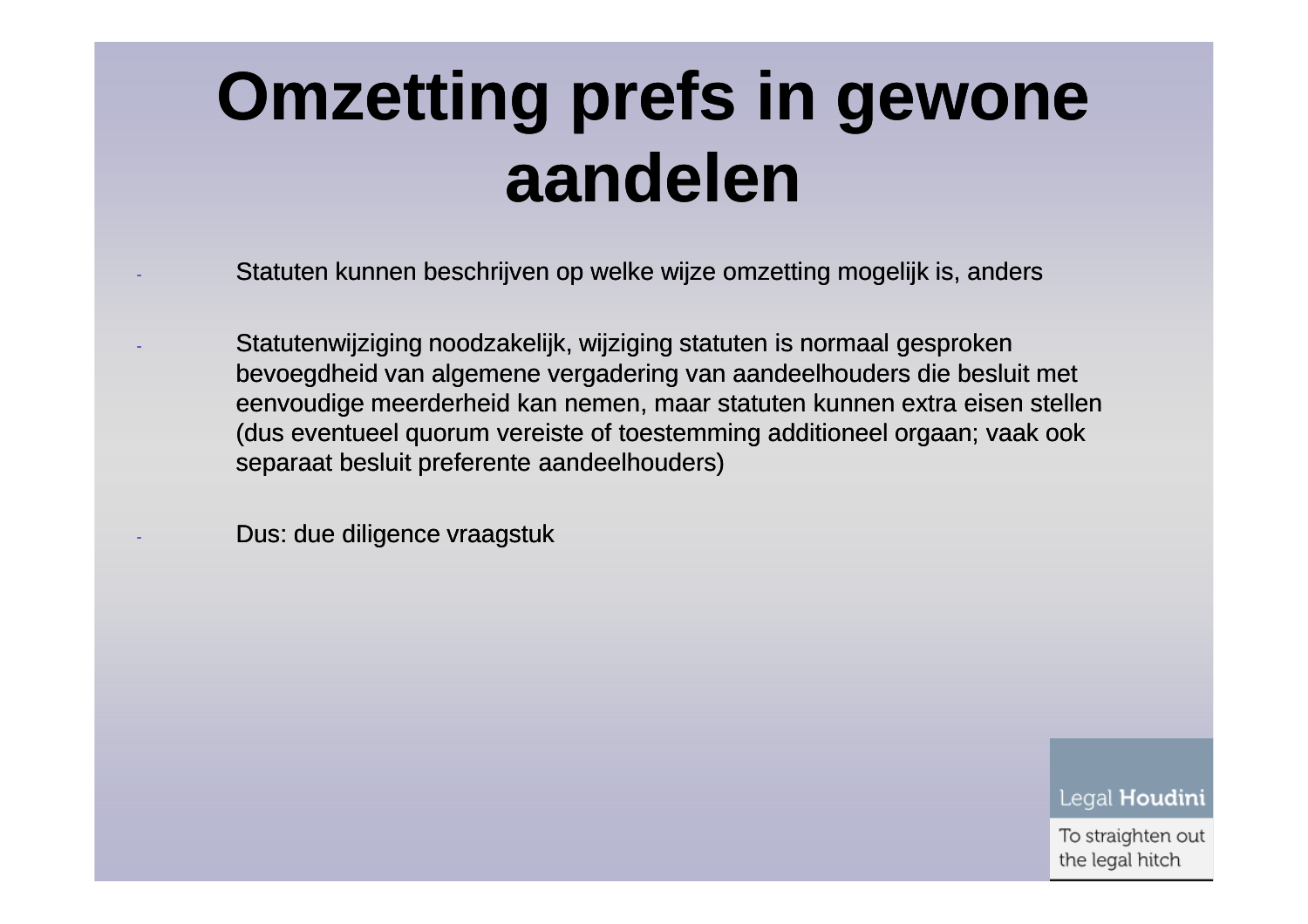### **Debt to equity swap**

Hoeveel debt to be swapped, welke condities (soort equity - common equityof preferred -, fixed or variable dividend, control yes/no, lock-up agreement, exit rules, drag along and tag along rights)

 Instemming alle crediteuren nodig wiens schuld wordt omgezet (tenzij, vgl. hiervoor)Legal **Houdini**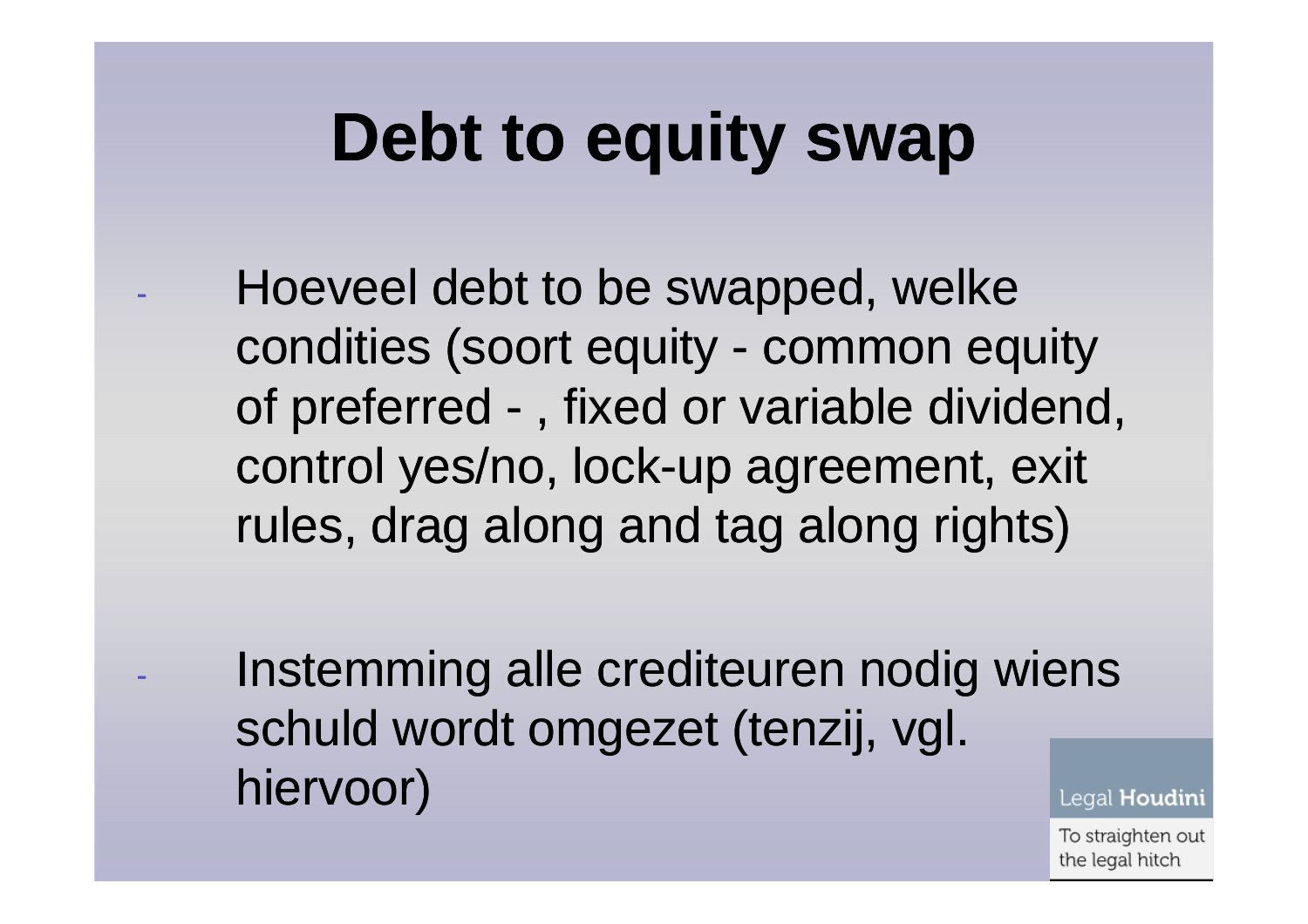### **Surseance met akkoord**

- Geen unanimiteit vereist maar sinds 15 januari 2005, inwerkingtreding 27244 (art. 268 en 268 a Fw):
	- Of meerderheid stemmen van het aantal van ter vergadering verschenen crediteuren vertegenwoordigend een meerderheid van tenminste 50% van het bedrag van de erkende of toegelaten crediteuren
	- Of dwangakkoord als 75% meerderheid van het aantal ter vergadering verschenen crediteuren voor is en rest in redelijkheid niet tot stemgedrag kon komen
- Werkt **niet** tegen secured en preferred creditors, **geen** oplossing personeel

Legal Houdini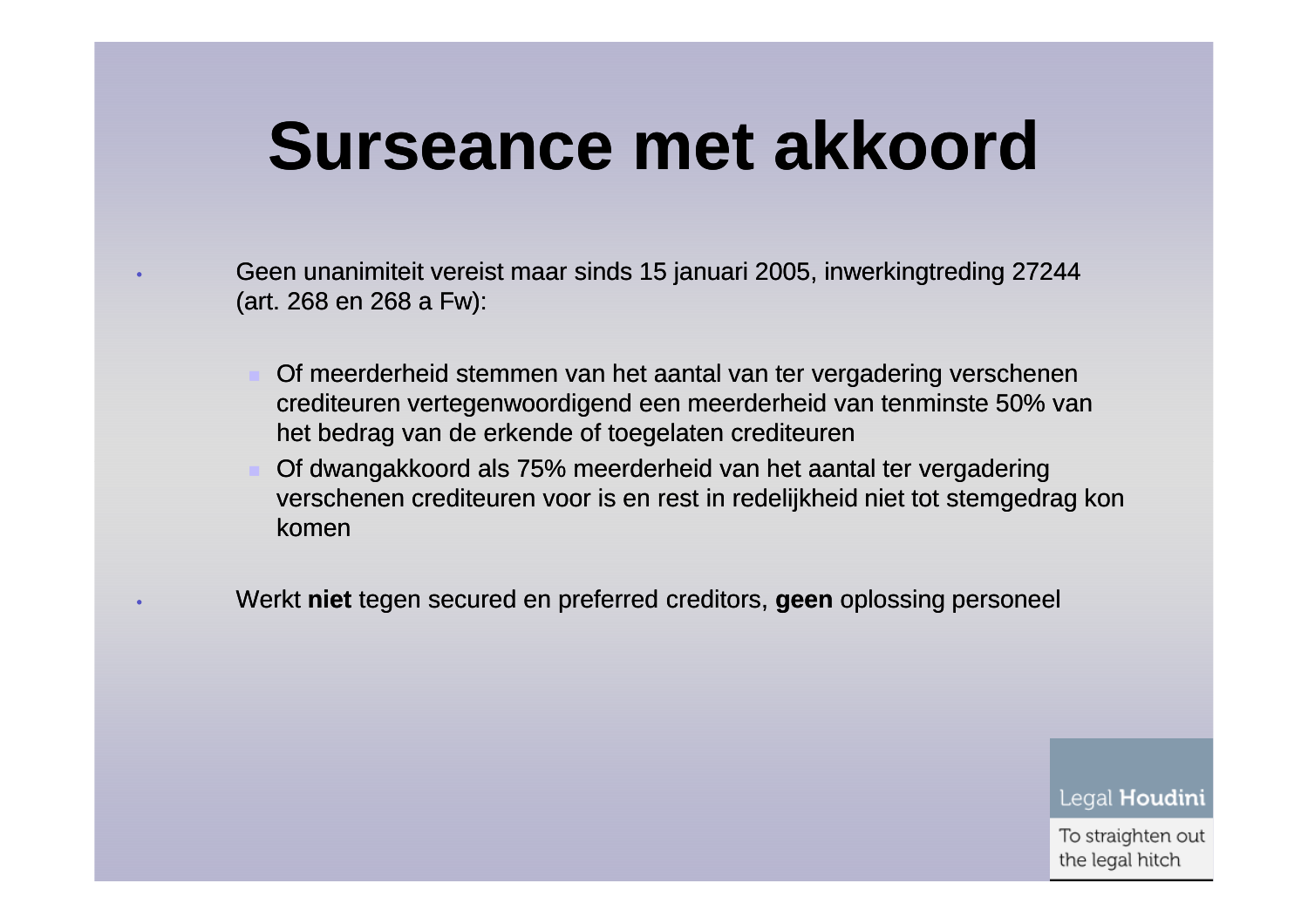### **Surseance met akkoord**

- Geen oplossing voor reorganisatie ingegeven door personeelsoverschot
- Versatel en UPC: Short track proceedings, oud recht (dus 2/3 erkende en toegelaten crediteuren vertegenwoordigend ¾ van het bedrag (art. 268 oud Fw)
- Akkoord eerst buitengerechtelijk, lukt niet dan, gerechtelijk via surseance van betaling waarmee meteen akkoord wordt aangeboden
- 
- Naar Amerikaans voorbeeld: Pre-packed Chapter 11 procedures<br>- Werkt in situaties dat alleen concurrente crediteuren bestaan, geen oplossing voor<br>- secured en/of preferente crediteuren<br>- secured en/of preferente crediteur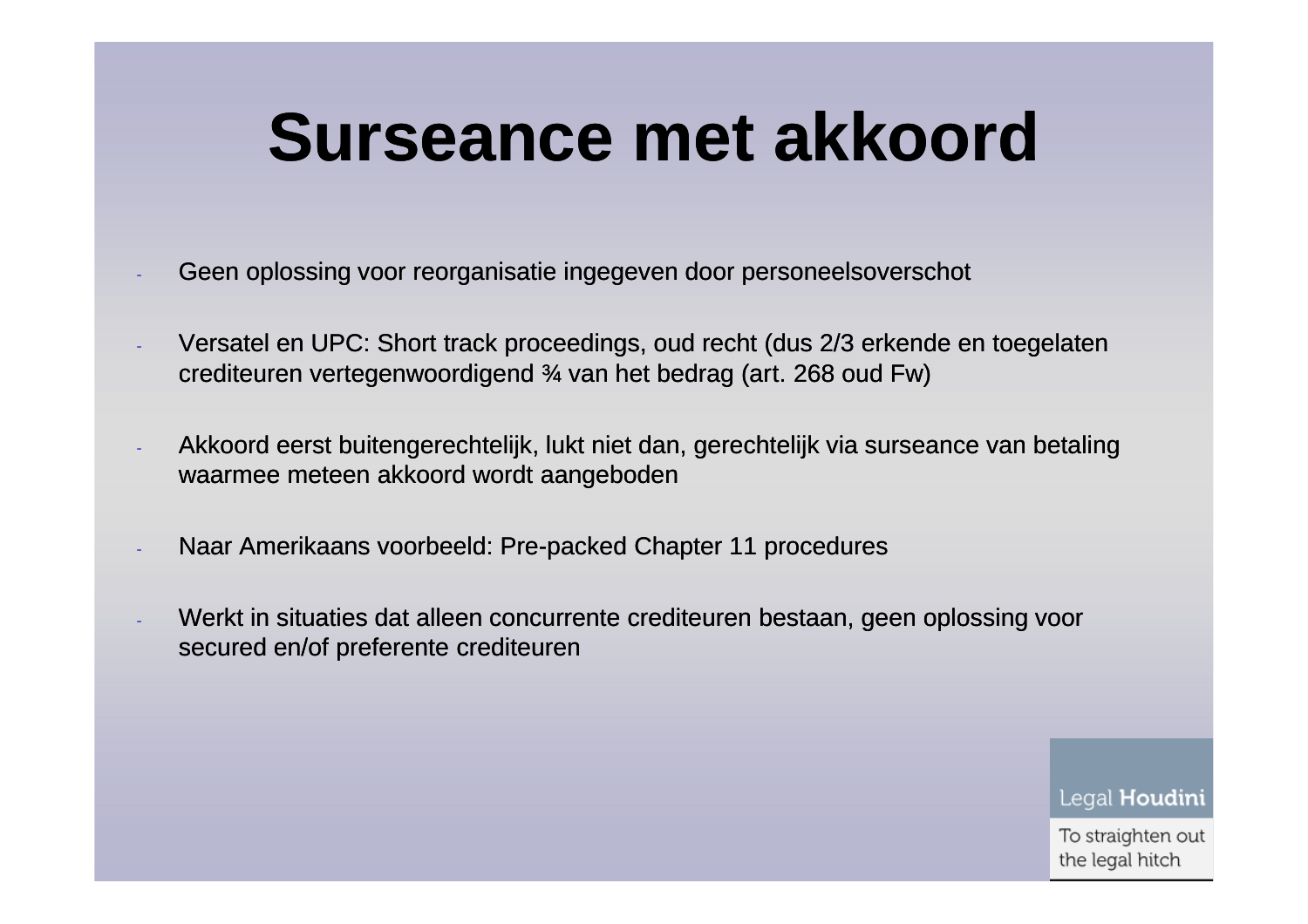## **Akkoord in faillissement**

- Lijkt op surseance van betaling maar nu met ontslag werknemers
- Geen vergunning voor ontslag werknemers nodig
- In faillissement wordt akkoord aangeboden aan crediteuren
- Werkt **niet** tegen secured creditors<br>- Werkt **niet**<br>- The secured creditors<br>- The secured creditors<br>- The secured creditors<br>- The secured creditors<br>- The secured creditors<br>- The secured creditors<br>- The secured creditors<br>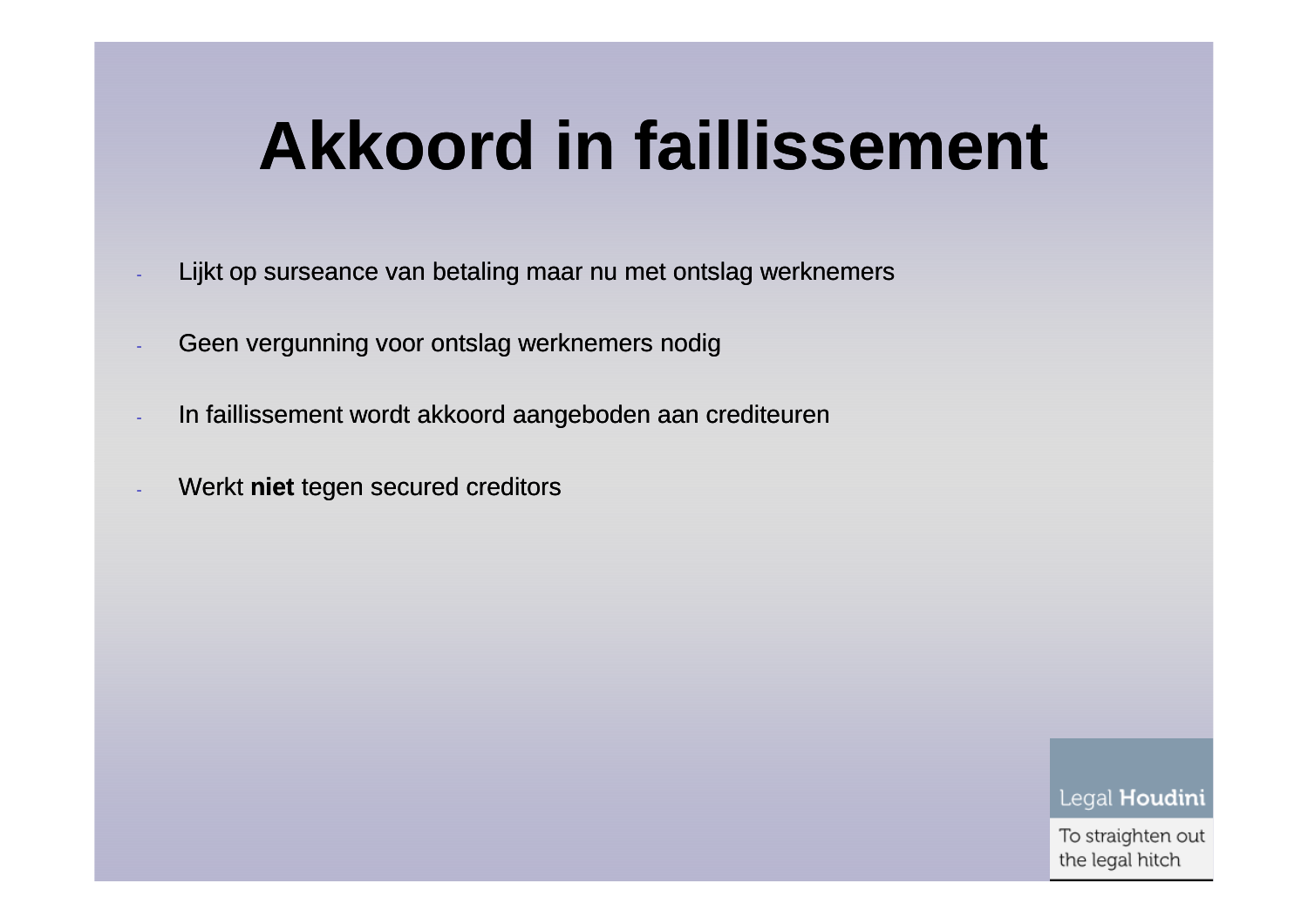### **Doorstart in faillissement**

- Vennootschap gaat failliet
- In het faillissement vindt activa transactie plaats
- Slechts deel van het personeel wordt door koper baan aangeboden
- Concurrente crediteuren krijgen geen of slechts zeer beperkte uitkering<br>- Secured creditor moet ook hier meewerken<br>- Secured creditor moet ook hier meewerken<br>- Legal H
-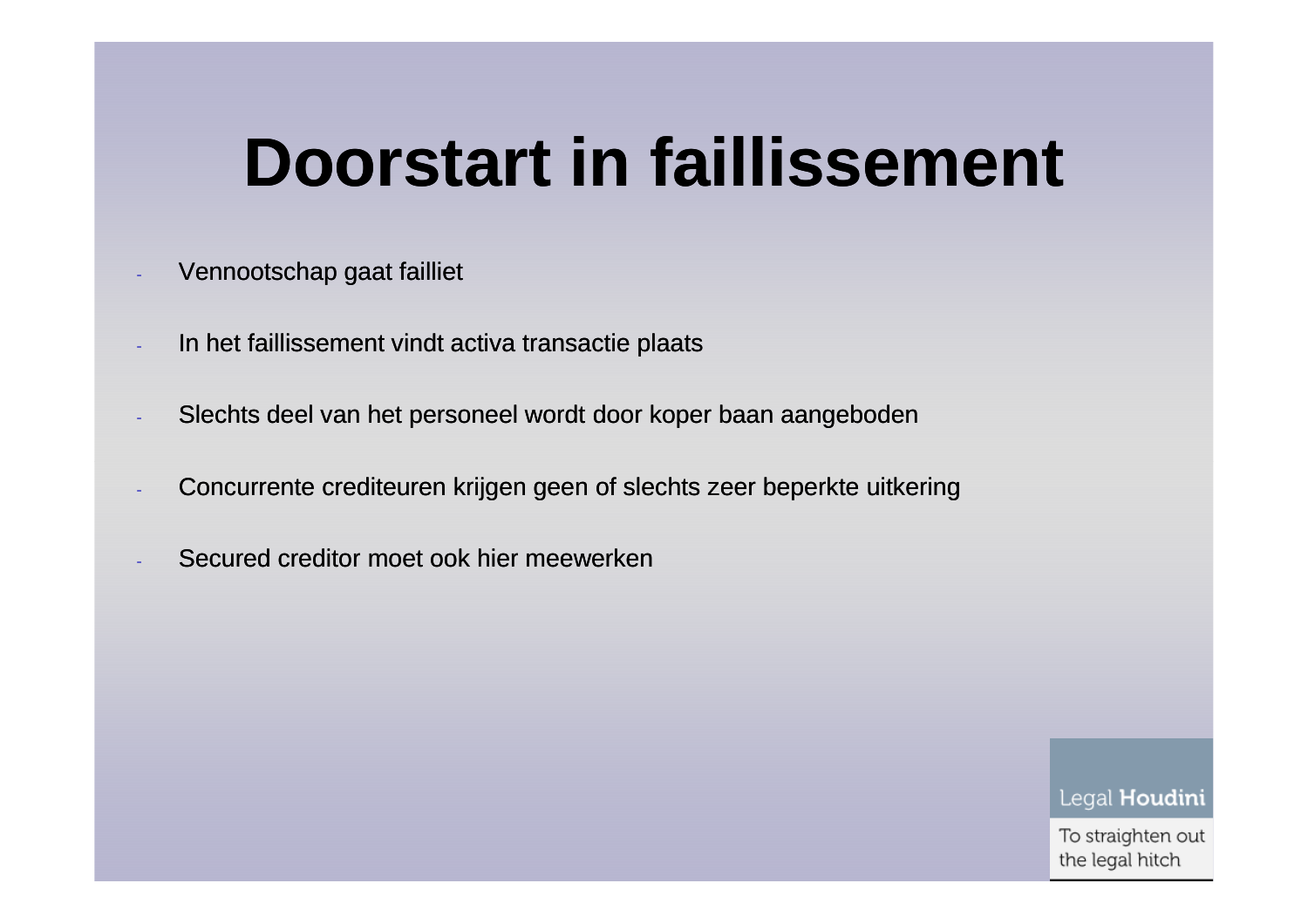# **Tussenconclusie herstructurering**

- Onmogelijk zonder medewerking all secured creditors
- Is er een alternatief, ja: executie van zekerheden

Legal Houdini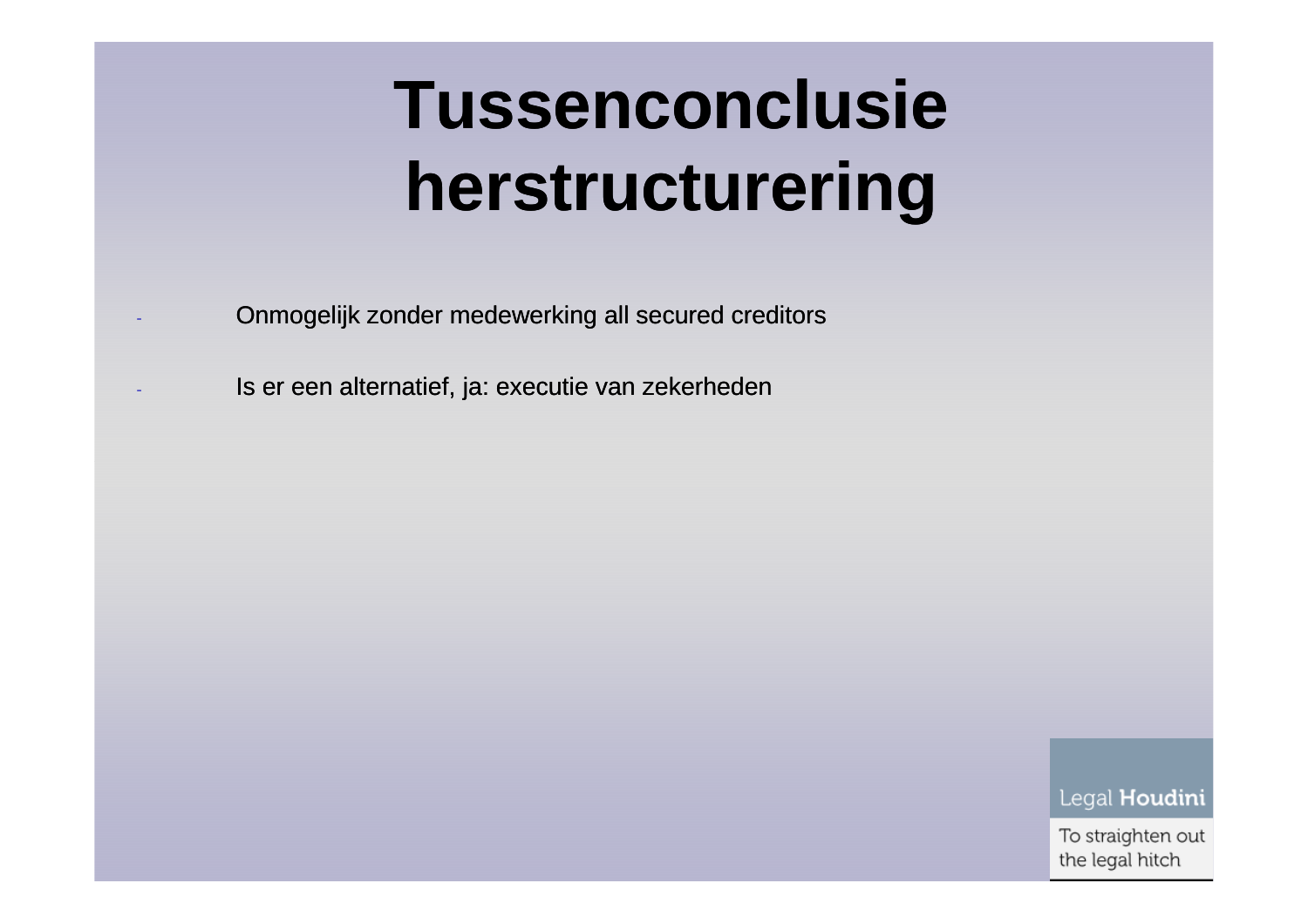### **Executie van zekerheden**

- "Majority Lenders" consent versus " Supermajority Lenders" consent versus "unanimiteit"
- Unanimiteit doorgaans bij:
	- Uitstel van betaling<br>- Reductie van betalir
	- Reductie van betalingsverplichtingen
	- Verhoging van krediet
	- Wijziging kredietnemer/garantie- of zekerheidsverstrekker
	- Vrijgave garantie/zekerheid (tenzij in het kader van executie)
- ٠ **Majority Lenders** vaak bij executie van zekerheden; herstructurering via de executie, heen recent **voorbeeld**.

Legal Houdini

∍..<br>il h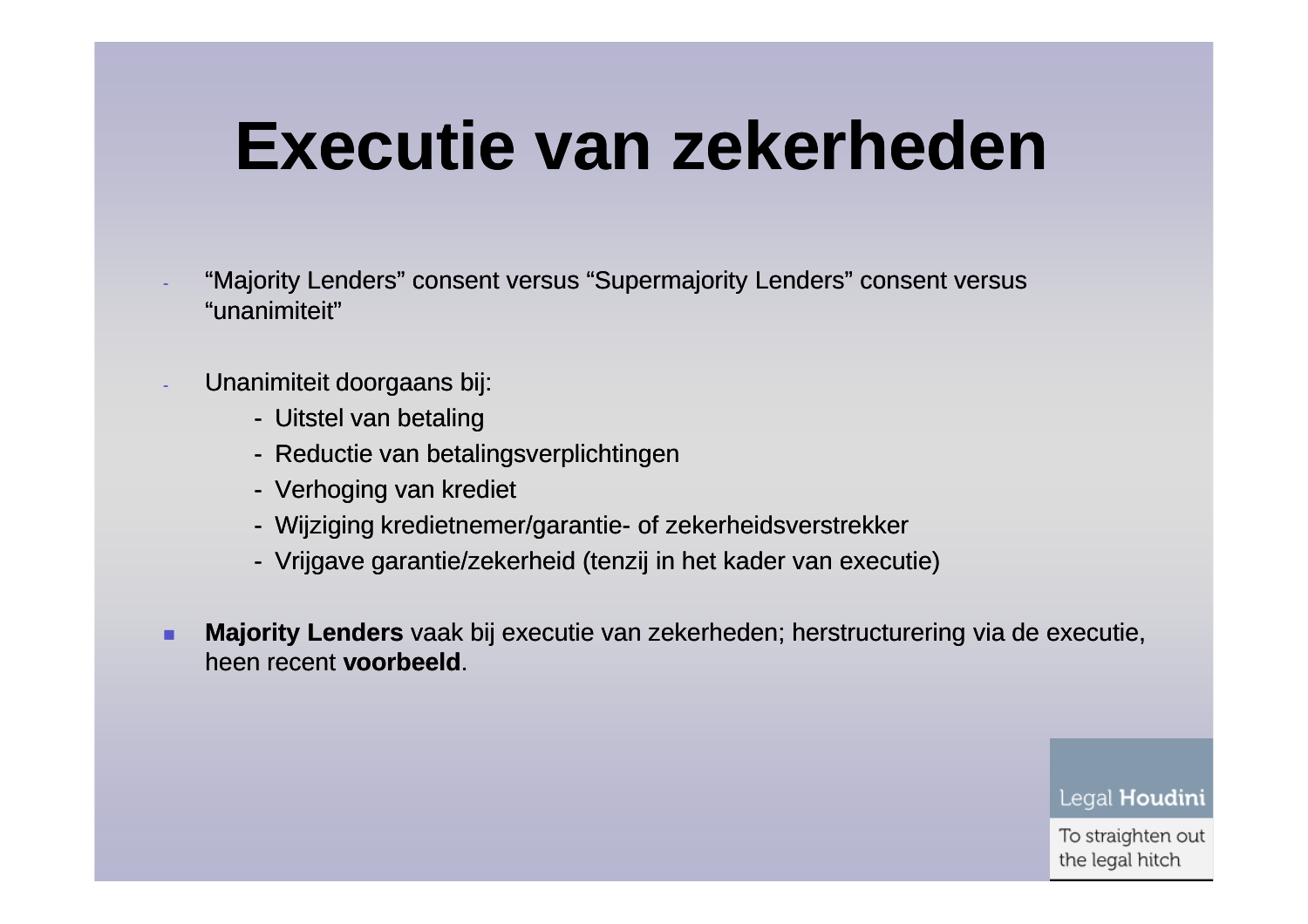### **Parate executie**

- Parate executie mogelijkheden :
	- **Openbare executie** door middel van een **veiling** (zie art. 3:250 BW voor pand en art. 3: 268 BW voor hypotheek)
	- **Onderhandse executoriale verkoop** met toestemming van de rechter (zie art. 3:251 BW voor pand en art. 3:268 BW lid 2 voor hypotheek)
		- Koper en taxatierapport: zowel onroerende zaak maar ook **aandelen**vennootschap
	- Bij **pand** geldt bovendien:
		- Na opeisbaar zijn geworden van vordering kunnen pandhouder en pandgever anders **overeen komen** (art. 3:251 lid 2 BW)
		- Rechter kan op verzoek van pandhouder bepalen dat het verpande goed aan de pandhouder verblijft (art. 3:251 lid 1 BW)

Legal Houdini